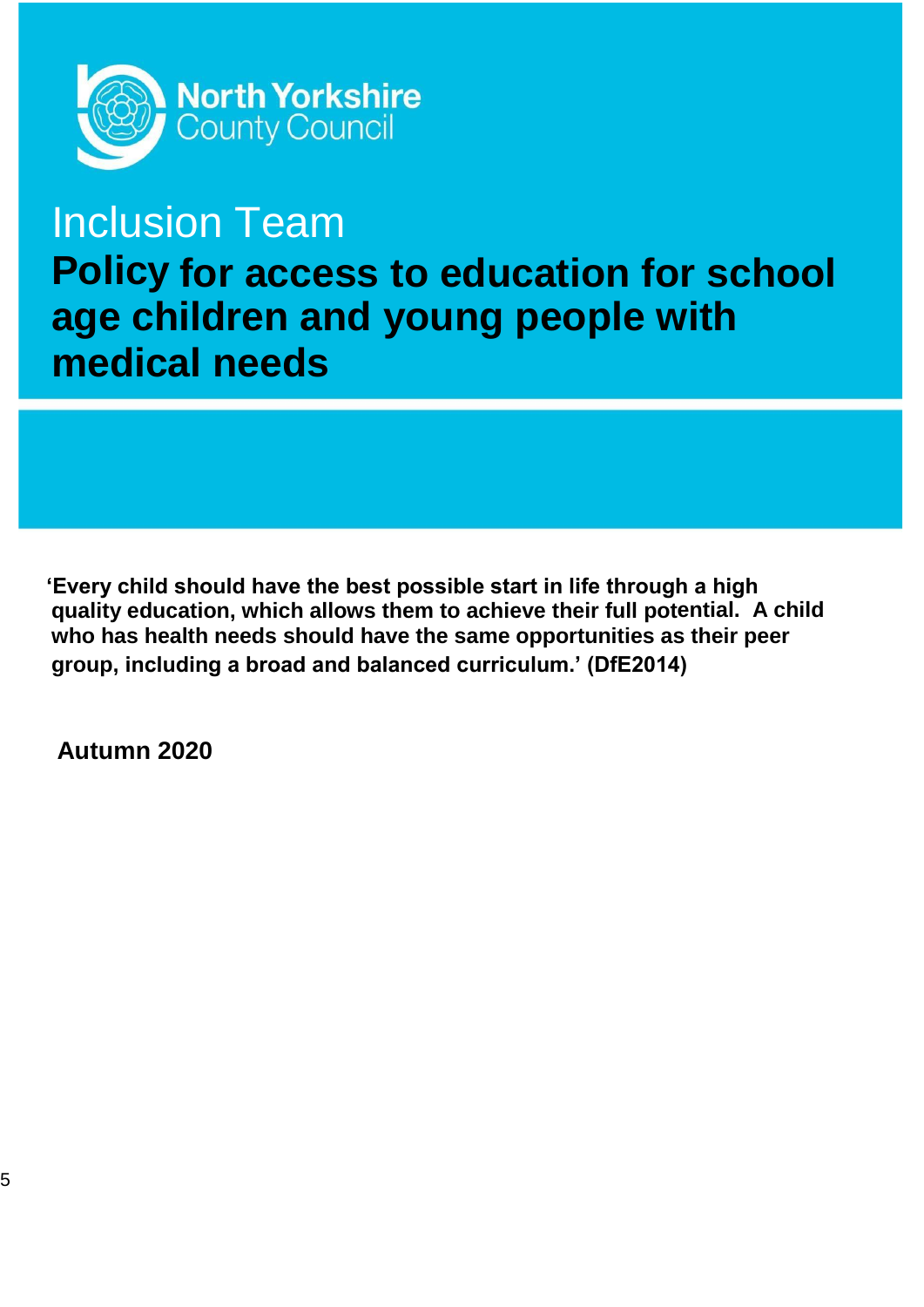### **Contents**

Summary and background

| The core duties of governing bodies of schools                   |         |
|------------------------------------------------------------------|---------|
| (S100 Children and Families Act 2014)                            | page 5  |
| Core duties for the Local Authority (LA)                         | page 9  |
| Key responsibilities of the Health Services                      | page 9  |
| The local offer for children and young people with medical needs | page 11 |
|                                                                  |         |

## **Appendices**

| Appendix 1: A model Individual Health Care Plan (IHCP)      | page 12-14 |
|-------------------------------------------------------------|------------|
| Appendix 2: Medical Education Service Information & Pathway | page 15-18 |
| Appendix 3: Request form for Medical Education Service      | page 19-24 |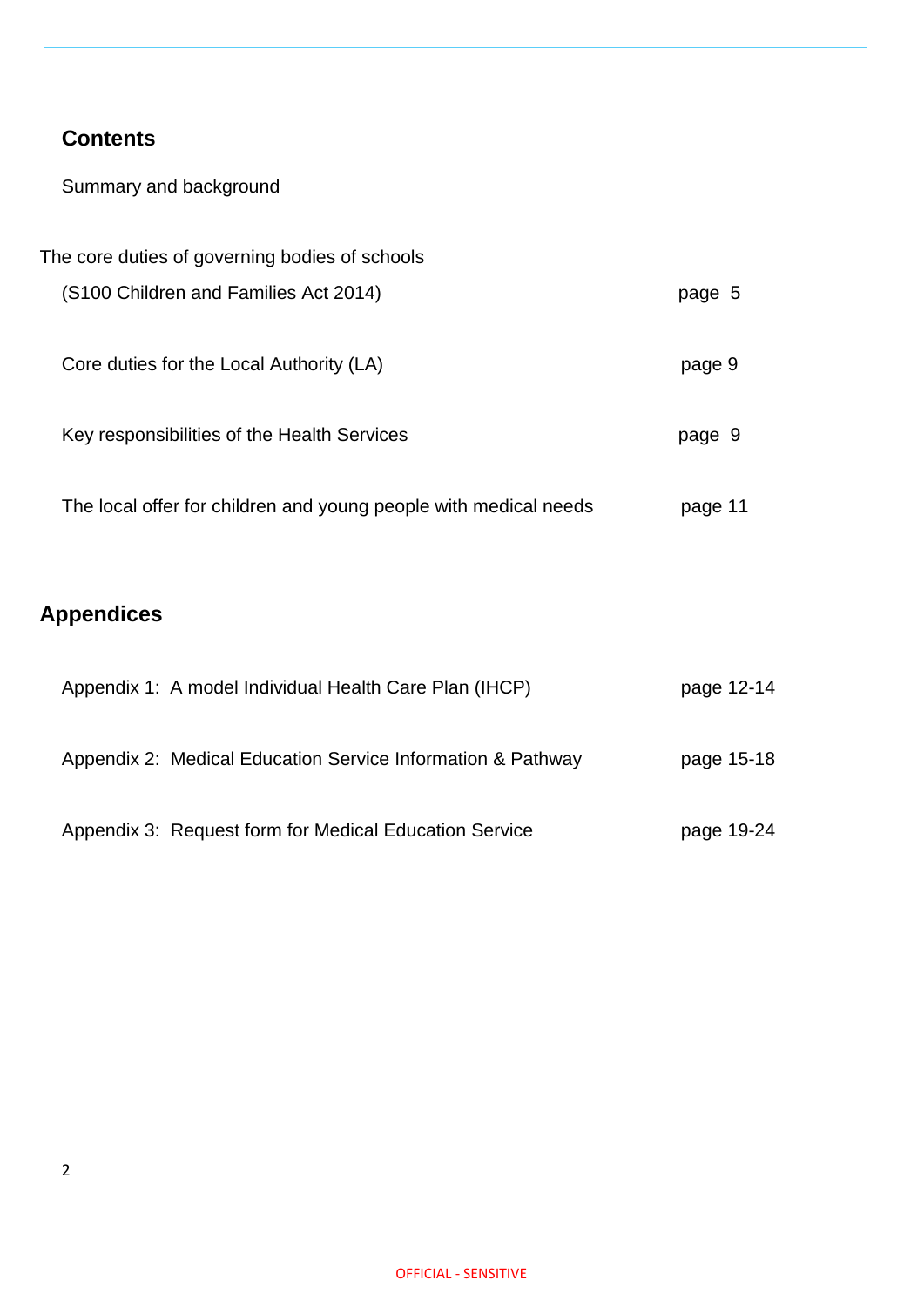#### **Our Ambition**

North Yorkshire County Council's (NYCC) mission is to ensure that a child or young person's medical need does not become a barrier to their educational success, by providing a timely package of provision tailored to meet the needs of this vulnerable population. School governing bodies, Trusts, school leaders, health and social care professionals work with children and their parents and carers to ensure that the needs of children with medical needs are properly understood and effectively supported. Schools and academies take a key role in supporting children with medical needs and, wherever possible, making reasonable adjustments so they can remain in their local school.

NYCC is aware that, in addition to the educational impacts, there are social and emotional implications associated with medical needs. It is important that schools receive and fully consider advice from healthcare professionals and listen and value the views of parents and pupils. Individual health care plans (IHCP) are the key element and will be implemented by schools to support learning.

#### **Principles**

NYCC has a commitment to ensuring that the principles set out in this policy underpin those outlined in the strategic plan for SEND:

| <b>Strategic Plan Principles</b>  |                                                                        |                                           |  |  |
|-----------------------------------|------------------------------------------------------------------------|-------------------------------------------|--|--|
| An inclusive culture and<br>ethos | Joint commitment and<br>accountability to children and<br>young people | Right support, right time, right<br>place |  |  |

- The views of the family and child are pivotal to shaping the education programme;
- The child is supported in their local school as far as possible; the school will make appropriate adjustments to support the child's learning in line with their medical needs policy;
- Schools will work in partnership with the parents, local authority and health professionals to meet the individual needs of the child;
- Health professionals will provide ongoing advice to support the child's medical needs in terms of both physical and mental health;
- All children with medical needs will achieve good academic attainment particularly in English and Maths.

3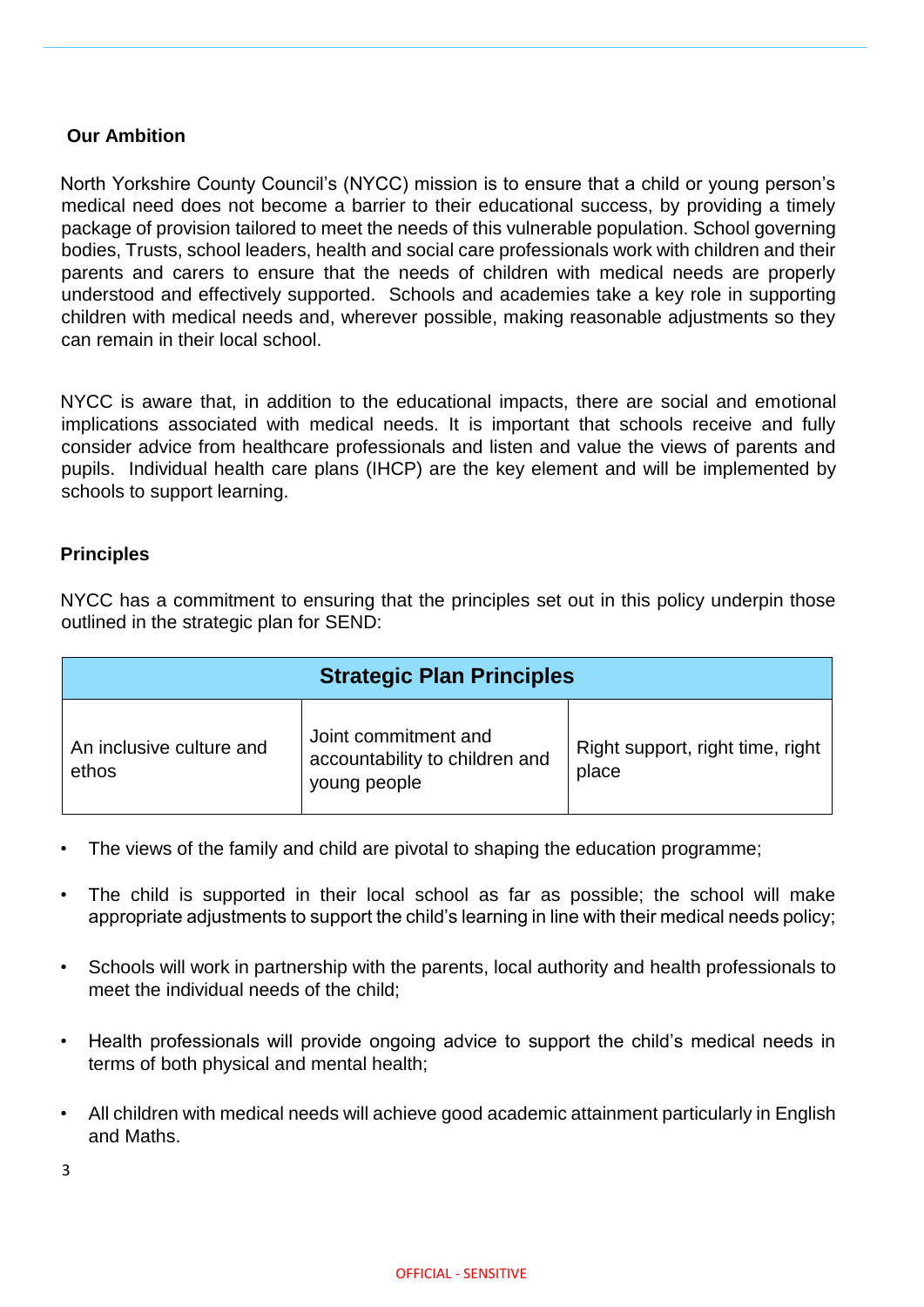#### **About this policy**

The local authority, through this guidance, seeks to ensure that children, wherever possible, can continue to be educated in their own school, and that all partners understand their roles and responsibilities to ensure access to a good education for children of compulsory school age.

This policy is based on the expectation that governing bodies will have regard to their responsibilities as set out in "Supporting pupils at school with medical conditions" (DfE, August 2017) and "It should ensure that such children can access and enjoy the same opportunities at school as any other child.", (DfE, December 2015).

Who is this Policy for?

This Policy applies to:

- Governing bodies of maintained schools and management committees of PRS (excluding maintained nursery schools);
- Proprietors of academies, including alternative provision academies (but not 16 19 academies).

This Policy is also provided to assist and guide:

- The Local Authority:
- Clinical commissioning groups (CCGs), NHS England, and health service providers;
- Anyone who has an interest in promoting the wellbeing and academic attainment of children with medical needs, including alternative provision, e.g. independent schools, parent/carers and pupils.

This Policy relates to pupils of statutory school age with medical needs, both mental and physical. Pupils with a wide range of medical needs may need support, but it is anticipated that in the vast majority of cases support will be provided by the school with the support of other professionals. In some cases, for pupils with severe or long term needs, support may be needed beyond that which a school would be reasonably expected to provide.

Some children with medical needs may be considered to be disabled under the definition set out in the Equality Act 2010. Where this is the case, governing bodies must comply with their duties under that Act.

Some children will have a disability and a medical need. For example, they may have the disability of autism and also be impacted by mental health issue such as anxiety. These children are also protected by this legislation: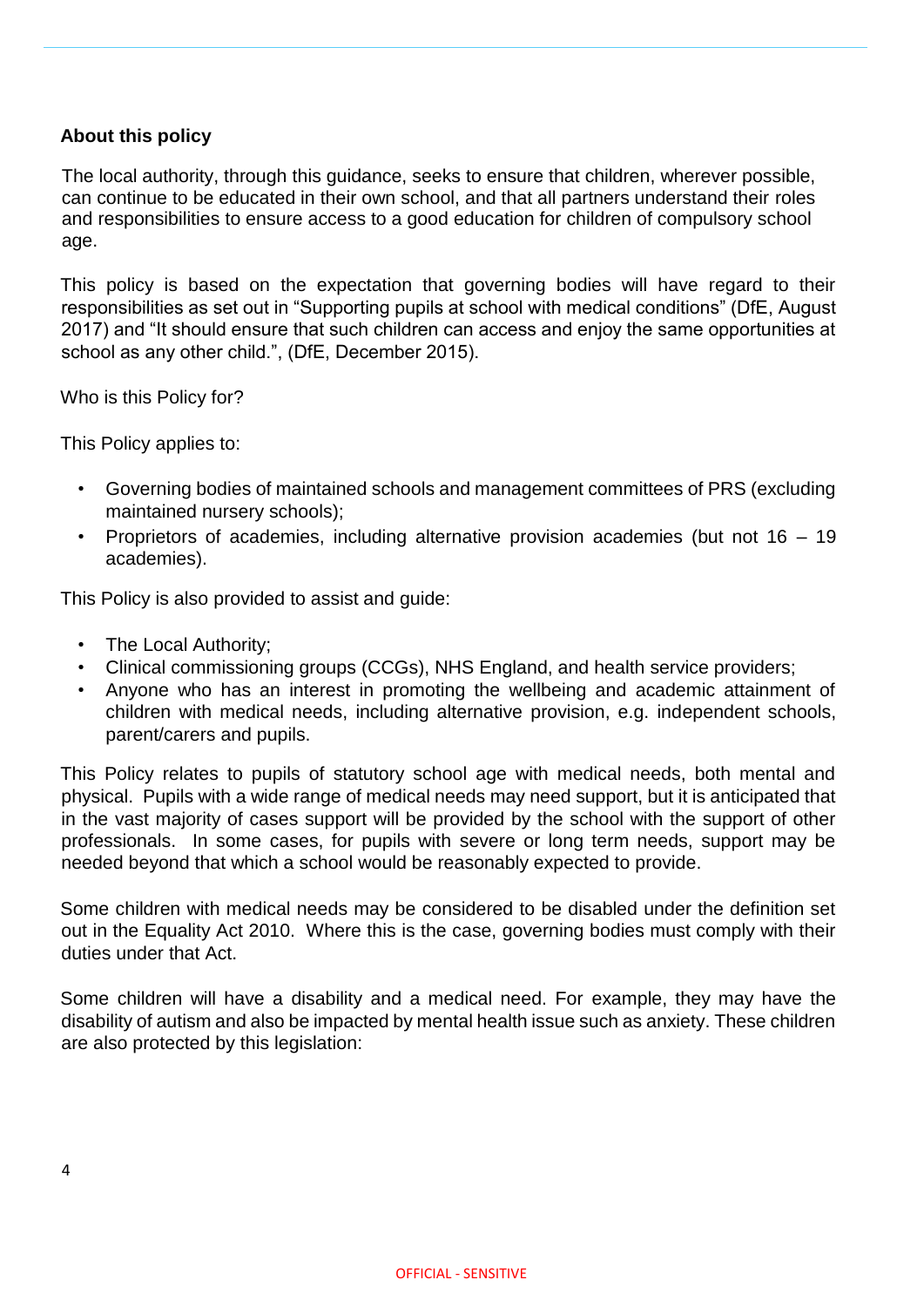### *Equality Act 2010 – Disability is defined as: 'a physical or mental impairment which has a substantial and long-term adverse effect on your ability to carry out normal day-to-day activities'*

#### **Core Duties**

#### **The core duties of governing bodies of school (S100 Children and Families Act 2014)**

\*The guidance does not apply to maintained nursery schools, 16-19 academies and independent schools.

The guidance places a statutory duty on governing bodies of maintained schools, academies and pupil referral units to make arrangements at school to support pupils with medical conditions. A child's mental and physical health should be properly supported in school, so that the pupil can play a full and active role in school life, remain healthy and achieve their academic potential.

The Department for Education has issued Statutory Guidance and Departmental Advice (best practice) on "**Supporting pupils [at school with medical conditions](https://www.gov.uk/government/uploads/system/uploads/attachment_data/file/638267/supporting-pupils-at-school-with-medical-conditions.pdf)**[".](https://www.gov.uk/government/uploads/system/uploads/attachment_data/file/638267/supporting-pupils-at-school-with-medical-conditions.pdf) The governing body of a maintained school, proprietor of an academy and management committee of a pupil referral unit must have regard to the Statutory Guidance in this document. This means that they must follow it unless there is a good reason not to.

A duty is placed on governing bodies to make arrangements for pupils who cannot access school as a result of their medical needs. This should be outlined in an accessible, regularly reviewed policy. In doing so, it should ensure that such children can access and enjoy the same opportunities at school as any other child. The focus of the arrangements should be on the needs of each individual child and the impact of the medical condition on school life. The outcome should be that parents and pupils have confidence in the school's ability to provide effective support. Parents have a key role in ensuring that children attend school and this responsibility underpins this policy.

School non-attendance can be significantly affected by medical needs. Where schools are minded to request the attendance legal process, they should have in place an Individual Health Care Plan (IHCP) where there are medical needs. These needs may have been referenced in early school-based attendance or other meetings. This IHCP should be shared with the LA at the point of requesting a legal attendance meeting. A standard template letter from a medical clinician. Further information regarding school non-attendance can be found at: <https://www.northyorks.gov.uk/truancy>

Suggested adaptations to ensure that a child is able to attend school might include:

- A personalised timetable that reflects the child's health capabilities;
- Access to additional support in school both in class and/or catch up sessions;
- Access to IT curriculum to access from home;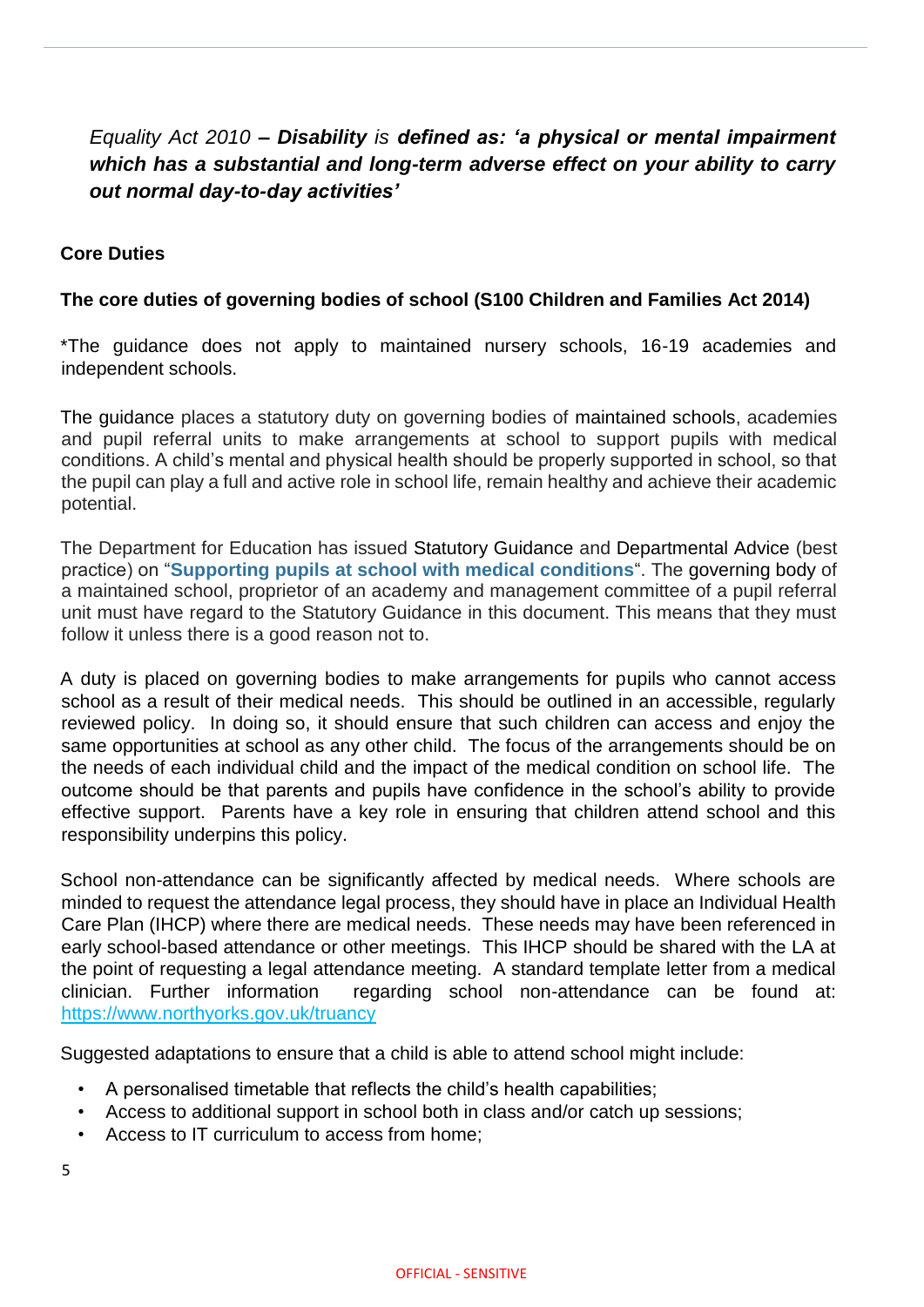- Movement of lessons to more accessible classrooms;
- A place to rest at school;
- Special exam arrangements to manage anxiety or fatigue.

Where a child is supported by other agencies, there is a need to collaborate and ensure that any Individual Health Care Plan (IHCP) sets out the support needed so that the pupil can learn effectively. The governing body needs to ensure that the school is being proactive in identifying what other services are involved and liaising with them as appropriate.

The school policy should set out in detail how the statutory guidance is implemented, including a named person who has overall responsibility. The policy should clearly identify:

- The procedures to be followed whenever a school is notified that a pupil has a medical need;
- The roles and responsibilities of staff in the development of individual health care plans (IHCP) and what should be recorded on them. A model IHCP is provided in Appendix 1.

The DfE's 2015 statutory guidance sets out the most important roles and responsibilities and expectations for staff training among other key elements to be included in the policy. The school's duties for supporting pupils with medical and physical health needs are:

• To provide access to a full curriculum and teaching hours, unless there are extenuating circumstances why this cannot be achieved.

Reasonable adjustments may include:

- Flexible timetable arrangements that may include a later start time or a shorter school day;
- Separate study / recreational areas;
- After school provision with a curriculum specialist;
- Specialist equipment e.g. height adjustable tables.
- Staff to have appropriate training to meet the child's medical needs.

For example:

- Moving & Handling to meet toileting needs;
- Mental health awareness, access to bespoke training programmes that can be delivered in school setting i.e. CBT, counselling etc.

The school's role is to:

- Inform the Local Authority if the child is likely to be away from school for more than 15 school days and make a request to Inclusive Education;
- Inform the Local Authority of the child's needs, capabilities and the programmes of study;
- Inform the Local Authority how the school has been meeting the educational need for the first 15 days;
- Have a support package in place to enable the child to reintegrate upon return and to keep in touch through regular review meetings;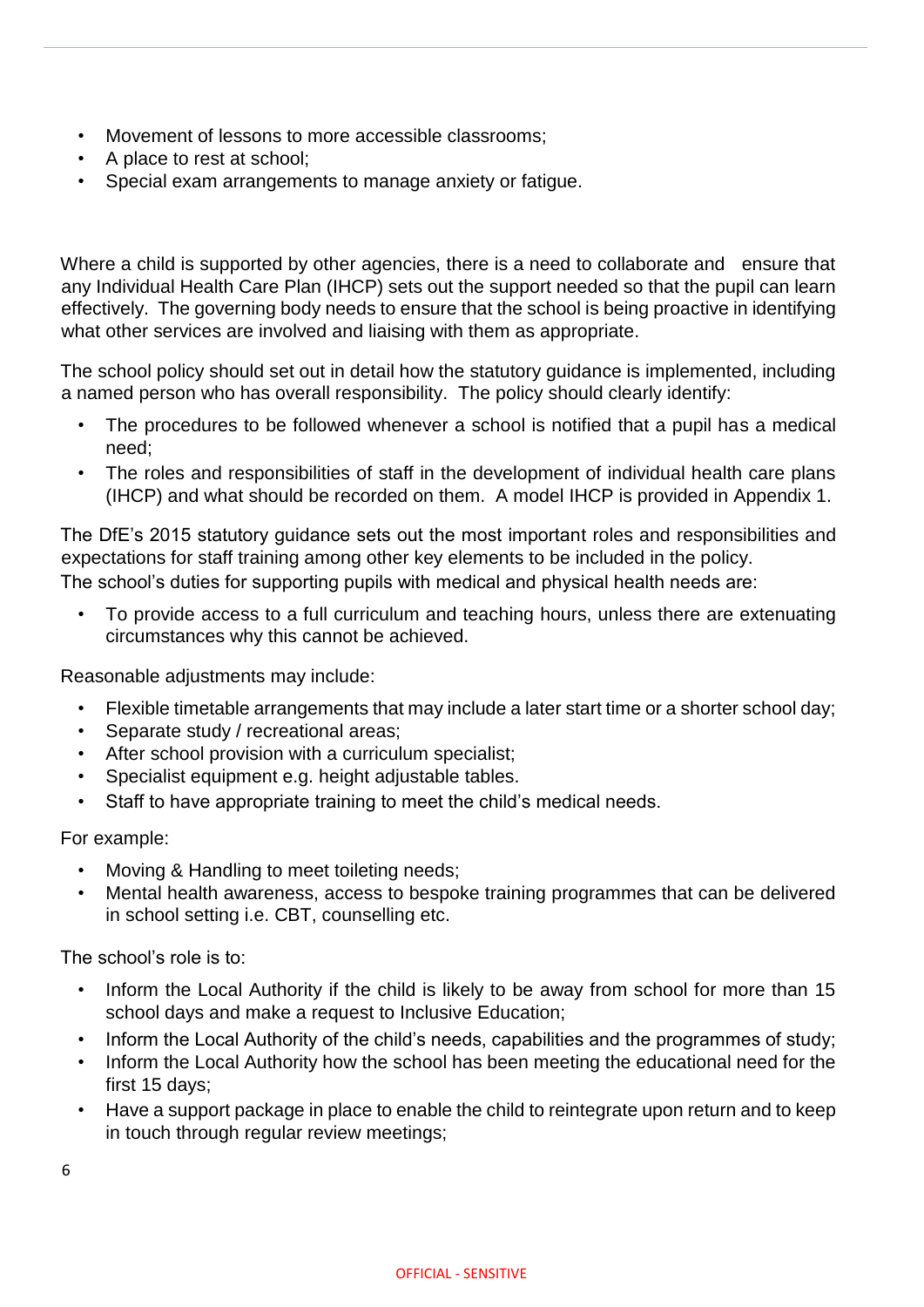Ensure the child is kept informed about school events and clubs;  $\square$  Ensure that links with peers are maintained during absence.

In respect of implementation, the school policy should include:

- Who is responsible for ensuring that sufficient staff are suitably trained;
- A commitment that all relevant staff will be made aware of the child's medical needs;
- Understanding of confidentiality in respect to some medical needs;
- Cover arrangements in case of staff absence or staff turnover to ensure someone is always available;
- Comprehensive briefing for new and supply teachers;
- Ensure there are risk assessments in place for home visits and school activities outside the normal timetable (including lone working arrangements, see Appendix 2 for model policy);
- An explanation as to how the policy operates in relation to the school's attendance policy / monitoring of individual healthcare plan.

Procedures should also be in place to support any transitional arrangements where a pupil would benefit by a change of school placement. The receiving school should ensure there are arrangements in place for staff training and supported integration. For children starting at a new school, arrangements should be in place in time for the start of the relevant school term. In other cases, such as a new diagnosis or children moving to a new school mid-term, every effort should be made to ensure that arrangements are in place within two weeks.

During transition a key person from the new setting should meet with the child and their family.

The governing body should ensure that plans are reviewed at least annually or earlier if evidence is presented that the child's needs have changed. The plans should be developed with the child's best interests in mind and ensure that the school assesses and manages risks in terms of the child's education, health and social wellbeing.

Individual health care plans (IHCP) must ensure that schools effectively support pupils with medical needs. They provide clarity about what needs to be done, when and by whom. They will be essential in cases where conditions fluctuate or where there is a high risk that emergency intervention will be needed, and be helpful in other cases, especially where medical needs are long-term and complex.

The format of individual health care plans can vary to enable schools to choose whichever is the most effective for the specific needs of each pupil and the school. They should be easily accessible to all who need to refer to them, while preserving confidentiality. Plans should capture the key information and actions that are required to support the child effectively. Where a child has special educational needs but does not have an EHC Plan, their special educational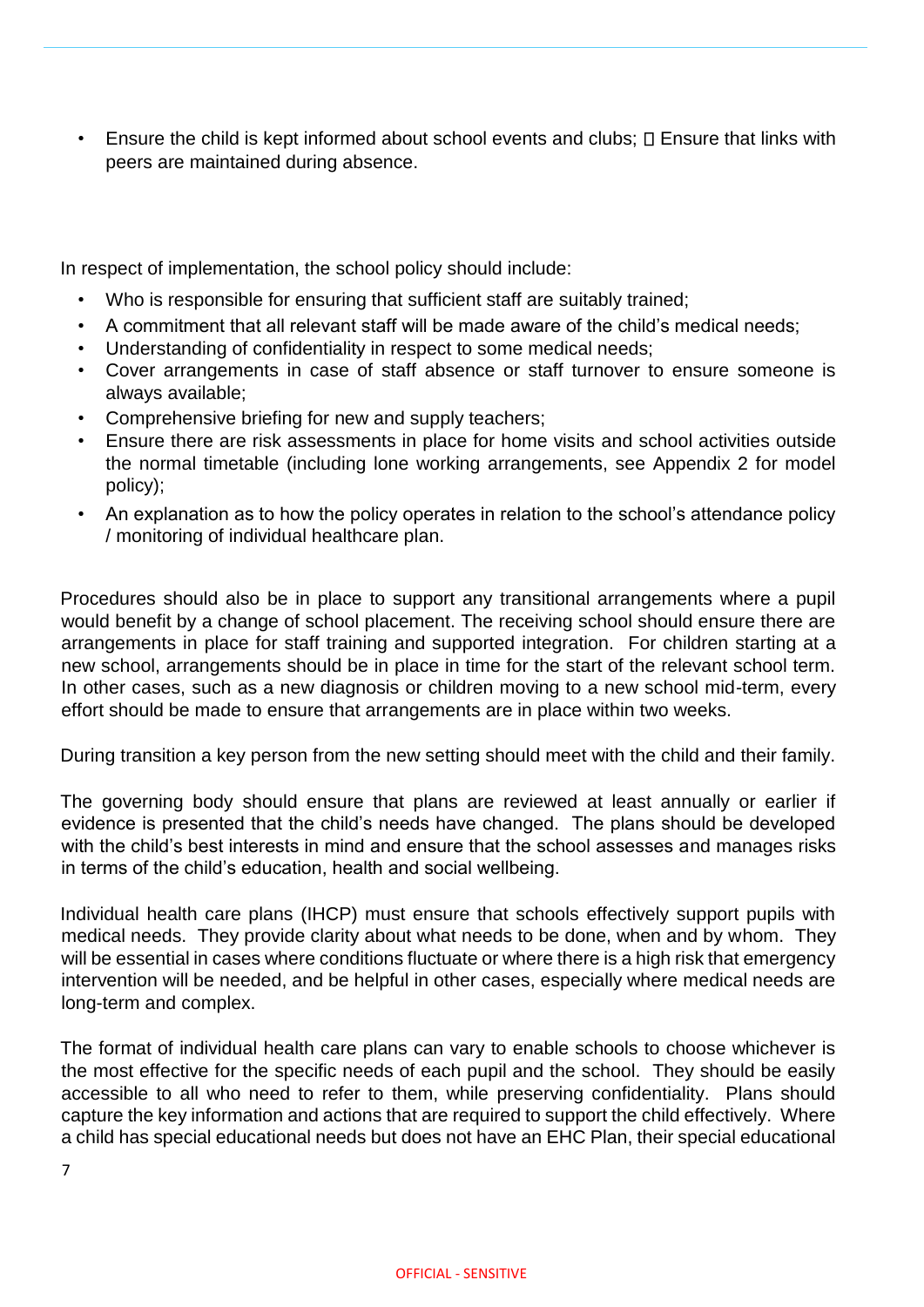needs should be mentioned in their individual health care plan. For a detailed outline of health care plans see page 9 '*Supporting pupils at school with medical conditions,' DfE September 2015.* A model IHCP is provided in Appendix 1.

Governing bodies must ensure that the school's policy covers arrangements for children who are competent to manage their own health needs and medication. After discussion with parents and children who are competent, they should be encouraged to take responsibility for managing their own medicines and procedures. This should be reflected within individual health care plans. Wherever possible, children should be allowed to carry their own medicines and relevant devices or should be able to access their medicines for self-medication quickly and easily. Governing bodies should also ensure that the school's policy is clear about the procedures to be followed for managing medicines. Reference should be made to the DfE Guidance on managing medicines in schools: [https://www.gov.uk/government/publications/supportingpupils](https://www.gov.uk/government/publications/supporting-pupils-at-school-with-medical-conditions--3)[at-school-with-medical-conditions--3](https://www.gov.uk/government/publications/supporting-pupils-at-school-with-medical-conditions--3)

The local authority will only make available additional support and access to alternative tuition arrangements to schools, if it is confident and satisfied that governing bodies can demonstrate clearly that they have complied with the statutory guidance as part of determining what provision should be requested and that all reasonable adaptations have been put in place to ensure that the child attends school. The onus will be on the governing body to provide this evidence

A year 10 student was finding it difficult to attend school due to Chronic Fatigue Syndrome and she was also anxious about getting behind in her GCSE studies. The head of year and SENCo met with her subject teachers to discuss how they could support her whilst she was unable to come to school. A package of online learning was put in place that consisted of PowerPoints and the school recommended an online learning site to further support her. The school also hired an AV1 device so she that she could see lessons and was also able to keep in touch with her friends. This worked successfully at first and the student made progress. However, as time progressed her condition became worse. Her energy levels were low during the school day and she was only able to study in the evenings. When the programme of study changed, her anxiety became worse as she wasn't able to work without direct support from a tutor. At this time, the school made an application to the local authority that was able to arrange evening twilight tutorials. The student became less anxious about her study and this helped with her CFS. Soon she was able to benefit from both the face-to-face tuition and viewing some of her lessons through the AV1 device and talking with her best friend. After 9 months she made a slow phased return to school. There were still days when her energy levels were low but she no longer was anxious about missing school as she knew she could catch up remotely if necessary.



OFFICIAL - SENSITIVE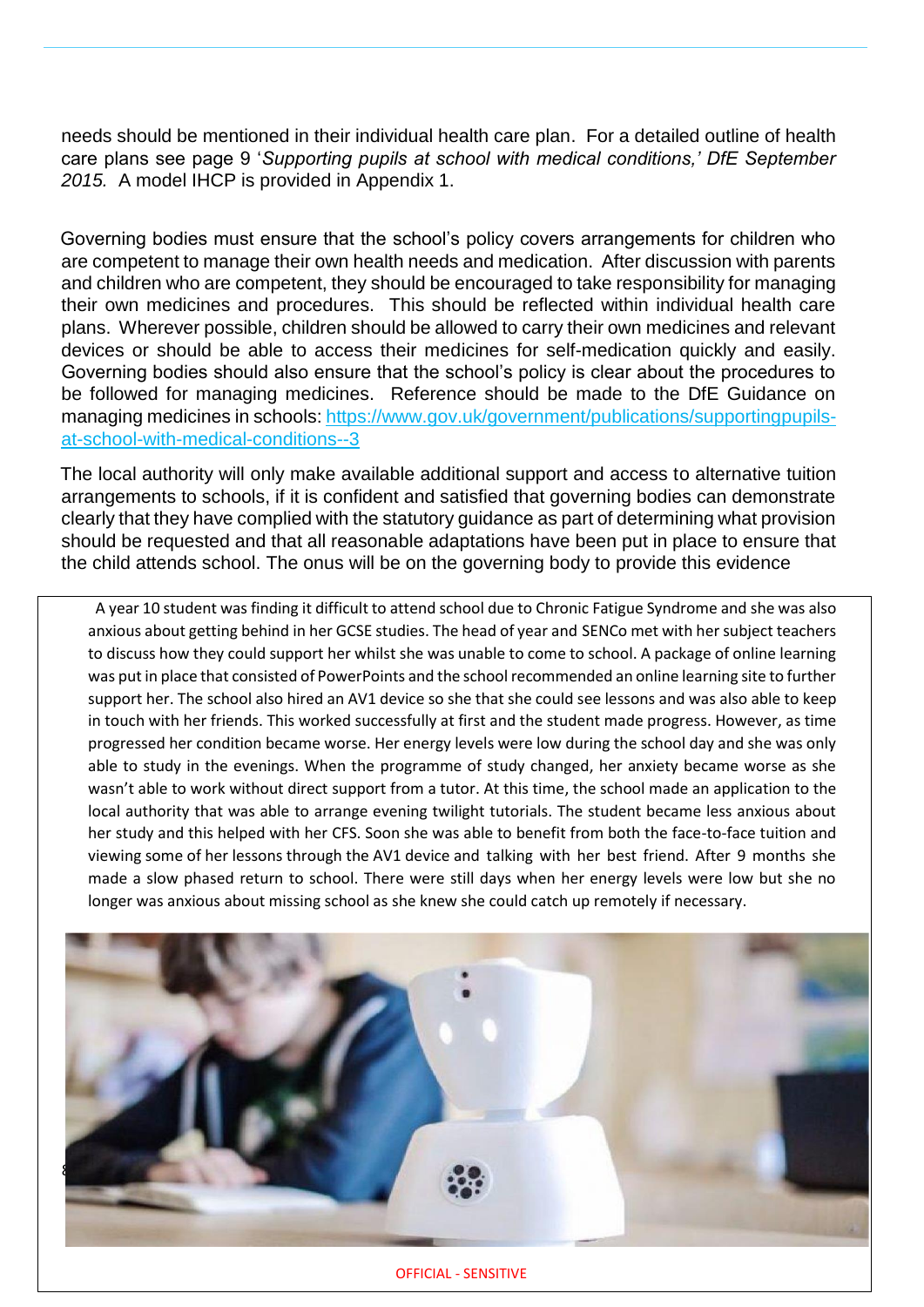The core duties of the local authority

The local authority should have a named officer responsible for the education of children with additional health needs and parents should know who this named person is. There should be an up-to-date policy in place which is reviewed regularly. NYCC's named person has the role of Lead of the Medical Education Service.

Under Section 10 of the Children Act 2004, the local authority has a duty to promote cooperation between relevant partners – such as governing bodies of maintained schools, academy trusts, clinical commissioning groups and NHS England – with a view to improving the wellbeing of children with regard to their physical and mental health, and their education, training and recreation. Local authorities are also commissioners of school nurses for maintained schools and academies.

The local authority expects schools to support pupils with medical needs to attend full-time education wherever possible or for schools to make reasonable adjustments to pupils' programmes where medical evidence supports the need for those adjustments. The local authority would expect the school to generally continue to make these arrangements under its Individual Health Care Plans (IHCP) with homework or other support (TA/HLTA) as a short term measure. This arrangement will ensure that the pupil can continue to obtain the required support linked to the IHCP promptly, from the organisation that best understands their educational needs.

This policy promotes the positive support of the home school in supporting pupils wherever practical, before referring to the local authority's alternative provision.

The local authority has a duty to work with schools to be ready to make arrangements when it is clear that a child will be away from school for 15 days or more because of health needs. Where pupils would not receive a suitable education in a mainstream school because of their severe or long term health needs, the local authority has a duty to make other arrangements. The local authority provides education for children and young people who are unable to attend their home school, despite extensive adaptations being put in place by the school to support the child.

#### **Key Responsibilities of the Health Services**

Providers of health services are required by the statutory guidance to cooperate with schools that are supporting children with a medical condition and this may include liaison, information, outreach or training. Those commissioning services need to be responsive to children's medical needs in order for compliance with statutory duties (S100 Children Act 2014) so that pupils' medical needs can be met in school. The requirement is for health personnel to set out the specific medical needs and provide advice about how schools can support the pupil. General advice should be provided, based on the identified needs, to enable the local authority to determine the appropriate provision. This may include recommended core services,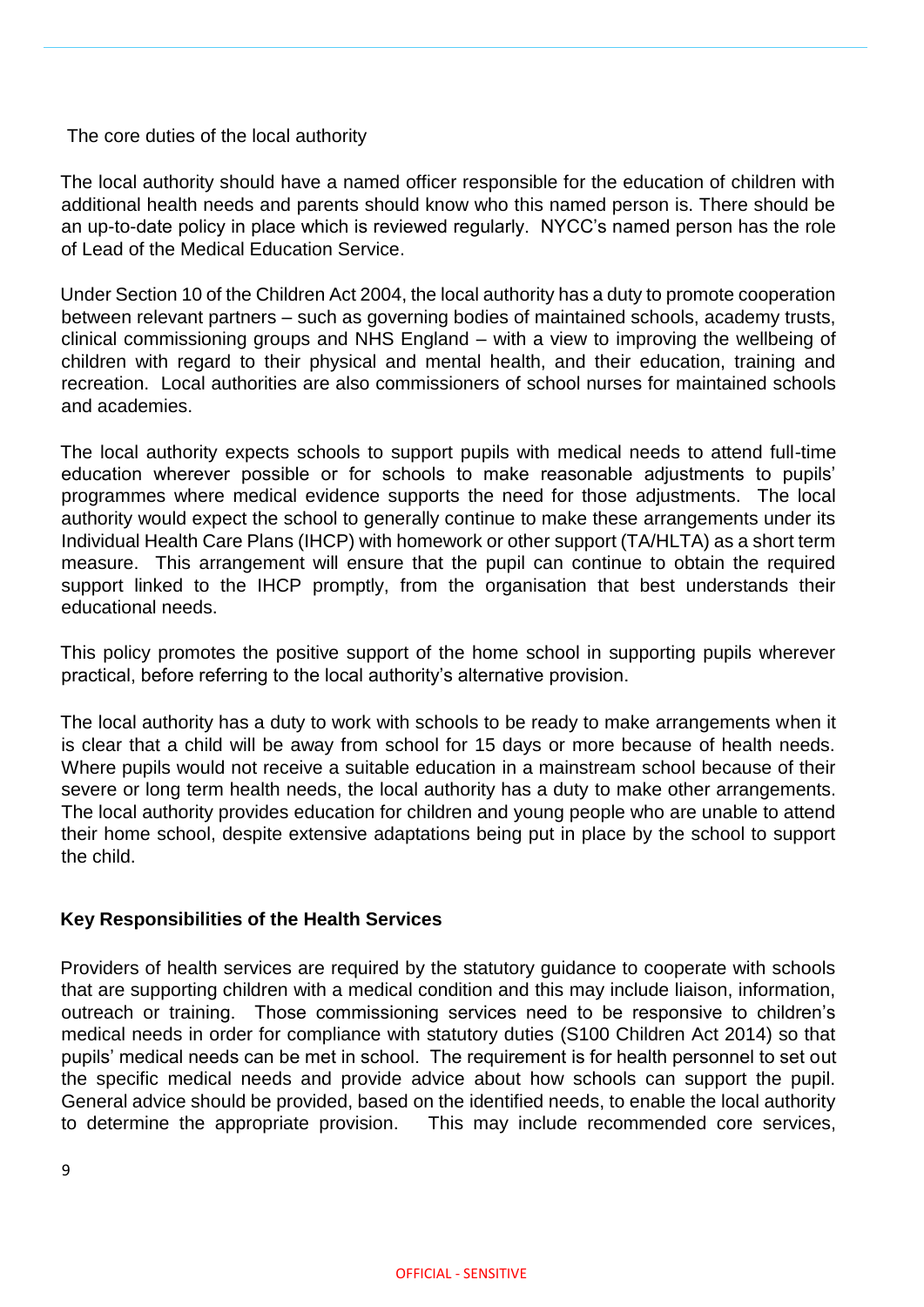provision commissioned by the health service only or services to be commissioned by the school or Local Authority.

Every school has access to Healthy Child services. Other health care professionals including GPs and paediatricians are required by the statutory guidance to inform the Health Child Practitioner when a pupil has medical needs that will require support through specific health care plans and interventions. They may also be able to provide training or advice in shaping an individual health care plan and in implementing it, or to signpost schools to where they can access training and advice. They will also play a key role in liaison with clinicians regarding the appropriate support for planning.

It is the responsibility of the home school to make a referral to the Medical Education Service (MES). Where a pupil is absent from school and parent/ indicate that absence is persistently because of medical reasons, the school will (if the absence appears to raise concerns) ask parents for permission to contact health professionals for further information as part of their procedures for securing good attendance and planning.

Where parents refuse permission, the school should note the decision and inform parents of the risks in relation to safeguarding their child.

School nursing provision will continue where a school currently receives school nursing service if it changes to academy status. School academies will be required to commission their own school nursing provision. A signposting and advice service is available for post 16 institutions.

Counselling services in North Yorkshire are commissioned:

Compass REACH is a nurse-led service that delivers evidence-based psychosocial interventions to children and young people aged  $9 - 19$  (and up to 25 for those with special educational needs or disabilities) who live in North Yorkshire. The service also works with children and young people who may benefit from receiving early help and prevention work in relation to emotional wellbeing and mental health issues*.*

Where a pupil is unable to attend school, the key health specialists involved will be requested to provide information relating to the nature of the child's medical condition and specific advice around managing their health needs.

Health Services should also:

- Work closely with the home school, EOTAS staff, social care, the child or young person and their parents to ensure that the medical needs and the appropriate educational responses required are fully understood and clarified in any referral;
- Attend meetings or keep school/EOTAS updated on present likely impact on the child's health condition so adaptations can be made;
- Aim to provided intervention and advice that secures a personalised approach in the individual health care plan;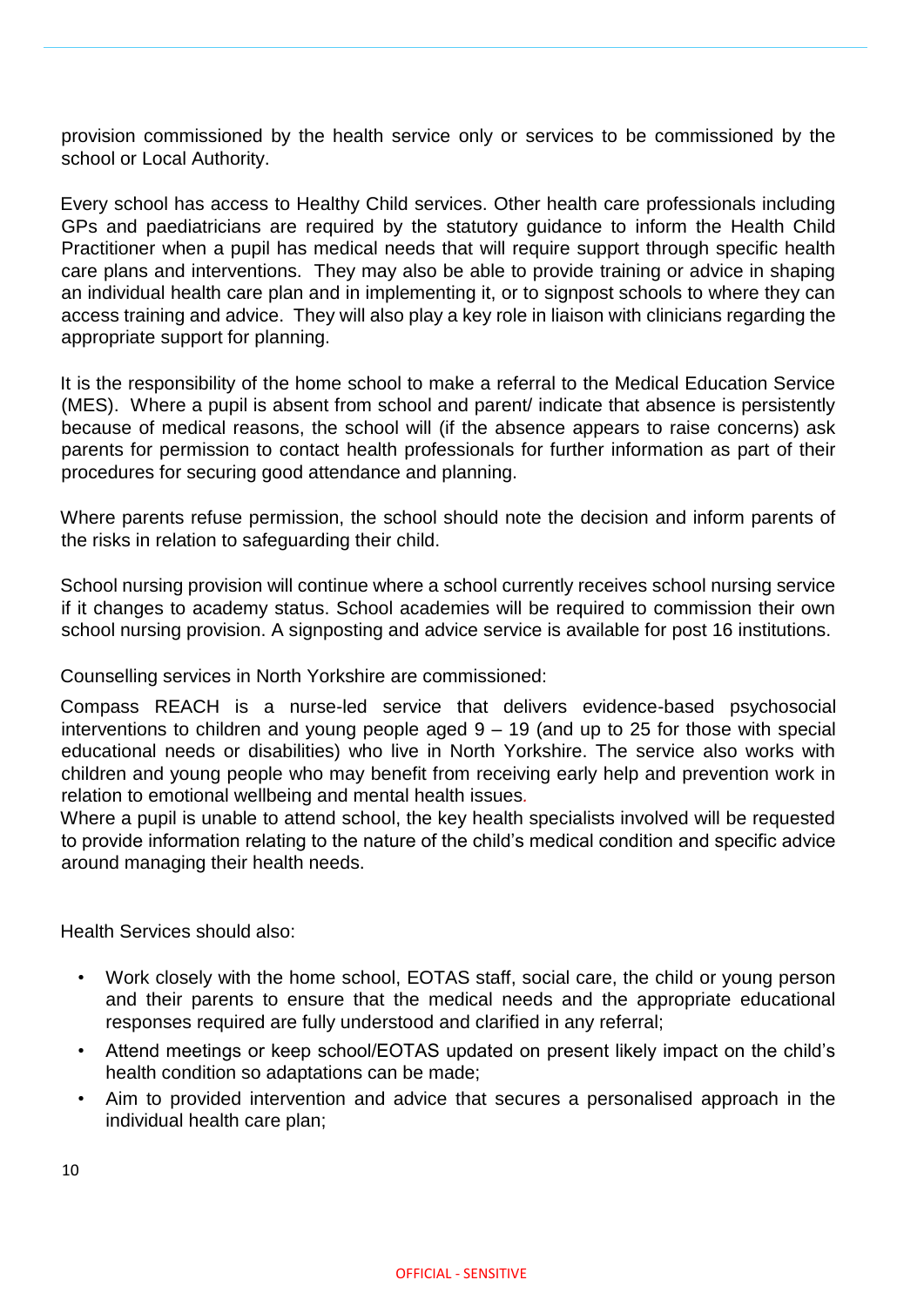- Provide information that identifies the needs and the level of education (e.g. hours or days) that the child can manage given medical needs, and must review this regularly;
- Where mental health needs are complex, professionals will ensure that the local authority representatives will have the advice and support necessary to determine both eligibility and access to effective provision quickly. In such situations responsibility for liaison with the relevant partners will be clarified;
- Respond to request for advice in the management of young people to ensure that the local authority is able to make effective responsive provision promptly;
- Provide counselling to help support children who are reintegrating into school (even if mental illness is not their medical need) because these children are emotionally vulnerable.

#### **The local offer for children and young people with medical needs**

Local Offer <https://www.northyorks.gov.uk/send-local-offer>

Inclusion Education Service Medical Education Service InclusiveEducation@northyorks.gov.uk

Mental Health Services <https://www.northyorks.gov.uk/mental-health>

#### **Appendices**

Appendix 1: Model Individual Health Care Plans (IHCP)

- Appendix 2: Medical Education Service (MES) Information & Pathway
- Appendix 3: Medical Education Service (MES) Request Form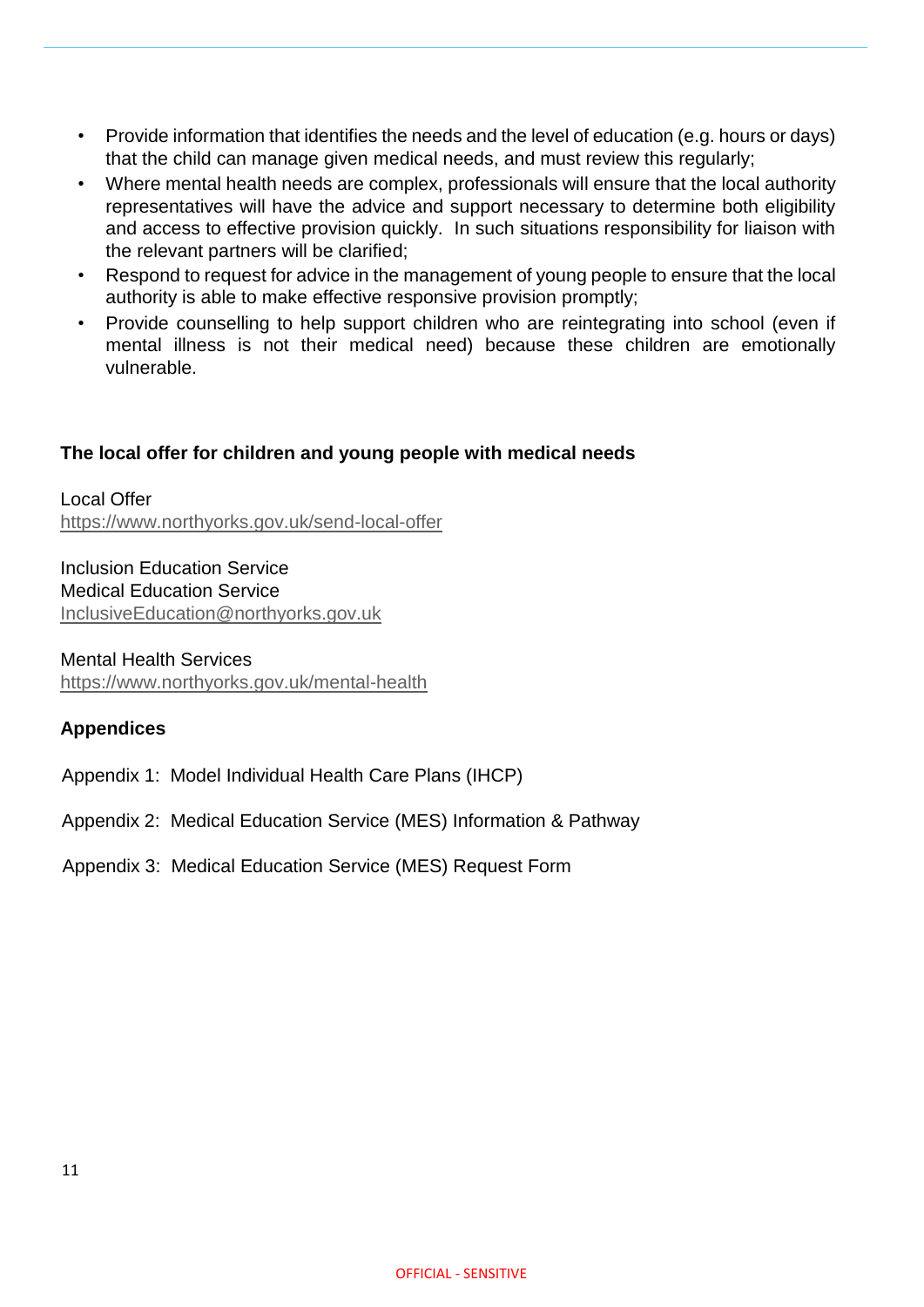| <b>INDIVIDUAL HEALTHCARE PLAN</b>     |  |  |
|---------------------------------------|--|--|
| Date of plan                          |  |  |
| Planned review date                   |  |  |
| 1 Child's/Young Person's Information  |  |  |
| 1.1 Child/Young Person's Details      |  |  |
| Child's/ Young Person's name          |  |  |
| Name of school/setting                |  |  |
| Address of school/setting             |  |  |
| Academic Year                         |  |  |
| Date of birth                         |  |  |
| Child's address                       |  |  |
| Medical diagnosis or condition        |  |  |
| <b>1.2 Family Contact Information</b> |  |  |
| Name                                  |  |  |
| Relationship to child                 |  |  |
| Phone no. (work)                      |  |  |
| (home)                                |  |  |
| (mobile)                              |  |  |
| <b>Address</b>                        |  |  |
| Email                                 |  |  |
| Name                                  |  |  |
| Relationship to child                 |  |  |
| Phone no. (work)                      |  |  |
| (home)                                |  |  |
| (mobile)                              |  |  |
| <b>Address</b>                        |  |  |
| Email                                 |  |  |
| <b>2 Health contacts</b>              |  |  |

## Appendix 1: Model Individual Health Care Plans (IHCP)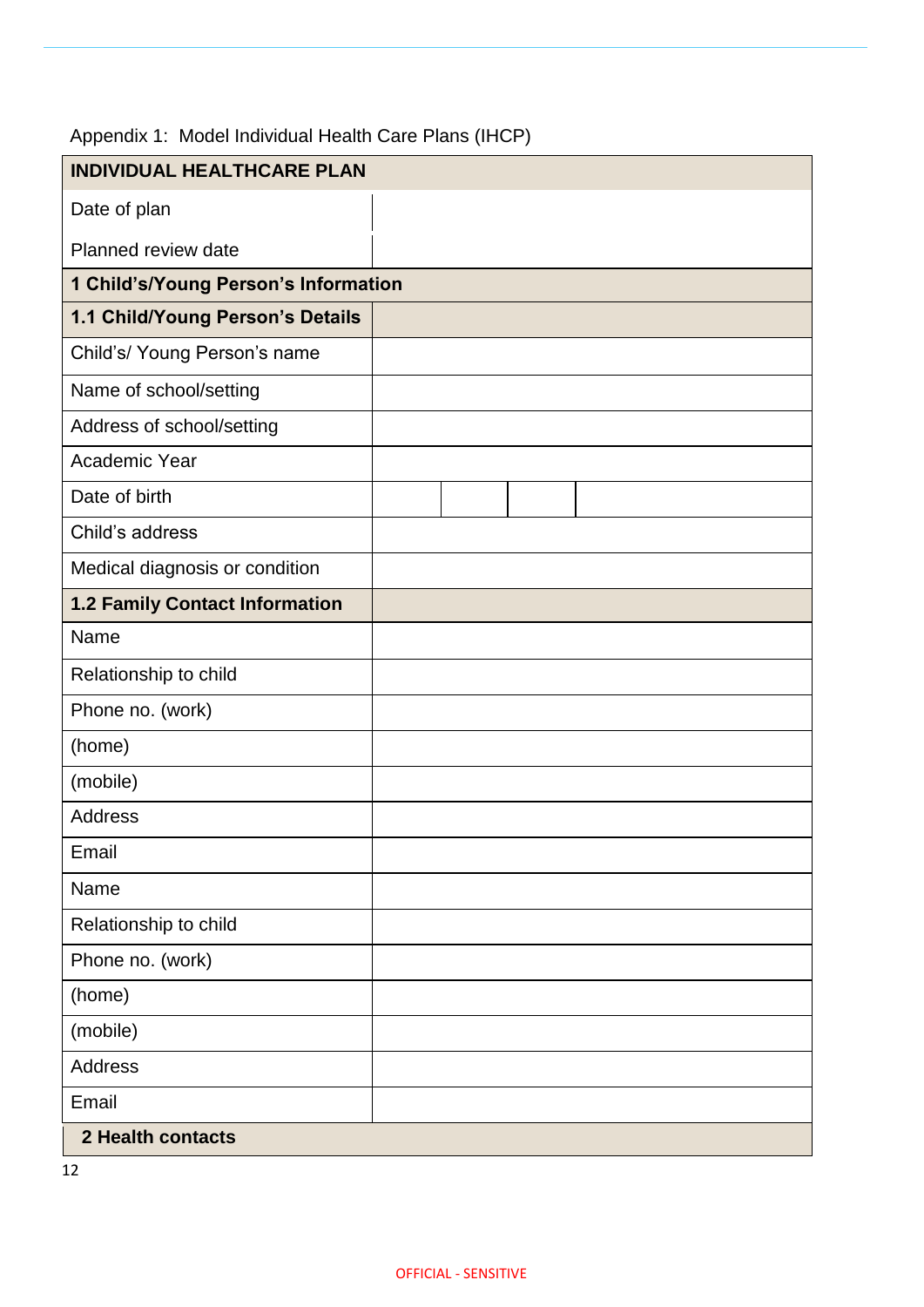| 2.1 Clinic/Hospital Contact                                                                                                                                                     |
|---------------------------------------------------------------------------------------------------------------------------------------------------------------------------------|
| Name                                                                                                                                                                            |
| Phone no.                                                                                                                                                                       |
|                                                                                                                                                                                 |
| 2.2 G.P.                                                                                                                                                                        |
| Name                                                                                                                                                                            |
| Phone no.                                                                                                                                                                       |
| 2.3 Nurse                                                                                                                                                                       |
| Name                                                                                                                                                                            |
| Phone no                                                                                                                                                                        |
| <b>3 Education Contacts</b>                                                                                                                                                     |
| Class teacher                                                                                                                                                                   |
| <b>SENCo</b>                                                                                                                                                                    |
| Other support staff in school (if<br>relevant)                                                                                                                                  |
| Who is responsible for providing<br>support in school                                                                                                                           |
| <b>4 Medical Information</b>                                                                                                                                                    |
| Describe medical needs and give<br>details<br>of<br>child's<br>symptoms,<br>triggers, signs, treatments, facilities,<br>devices,<br>equipment<br>or<br>environmental issues etc |
| <b>5 Medication</b>                                                                                                                                                             |
| Name of medication                                                                                                                                                              |
| Dose                                                                                                                                                                            |
| Method of administration                                                                                                                                                        |
| When to be taken                                                                                                                                                                |
| Side effects/contra-indications                                                                                                                                                 |
|                                                                                                                                                                                 |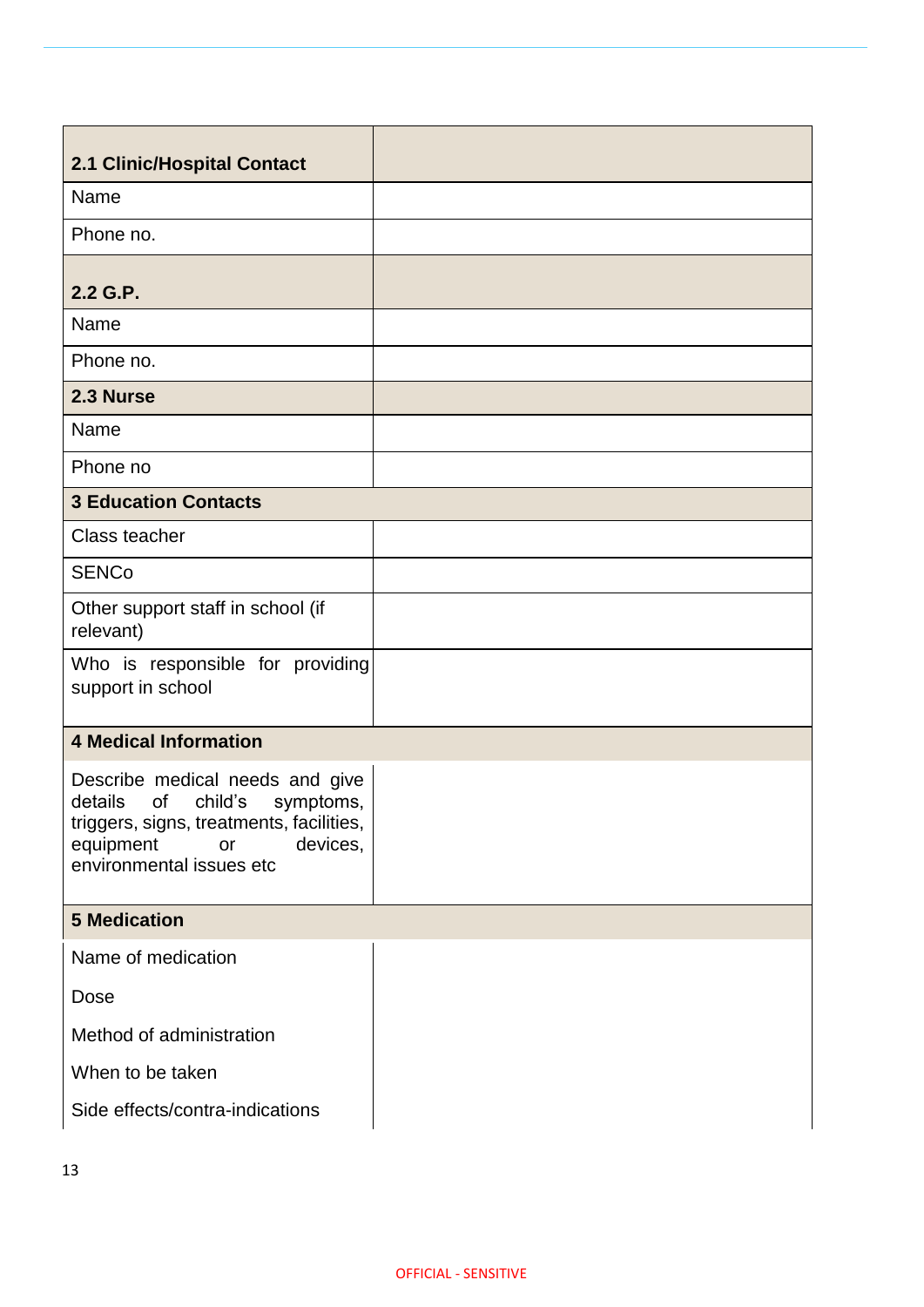Administered by Supervision needed

### **6 Daily Care Requirements**

#### **7 Support for pupil's educational, social and emotional needs- including useful strategies**

#### **8 Reasonable Adjustments/ Support for School /Recommendations**

#### **9 Emergency Situations**

| What are the signs and symptoms? |  |  |
|----------------------------------|--|--|

What is considered an emergency?

What are the triggers?

What action must be taken?

Follow up action

#### **10 Staff Training**

What training is required?

Who needs to be trained?

Sign and date when training is completed.

#### **11 Names of those involved in drawing up the plan.**

| Name | Signature | Date |
|------|-----------|------|
|      |           |      |
|      |           |      |
|      |           |      |
|      |           |      |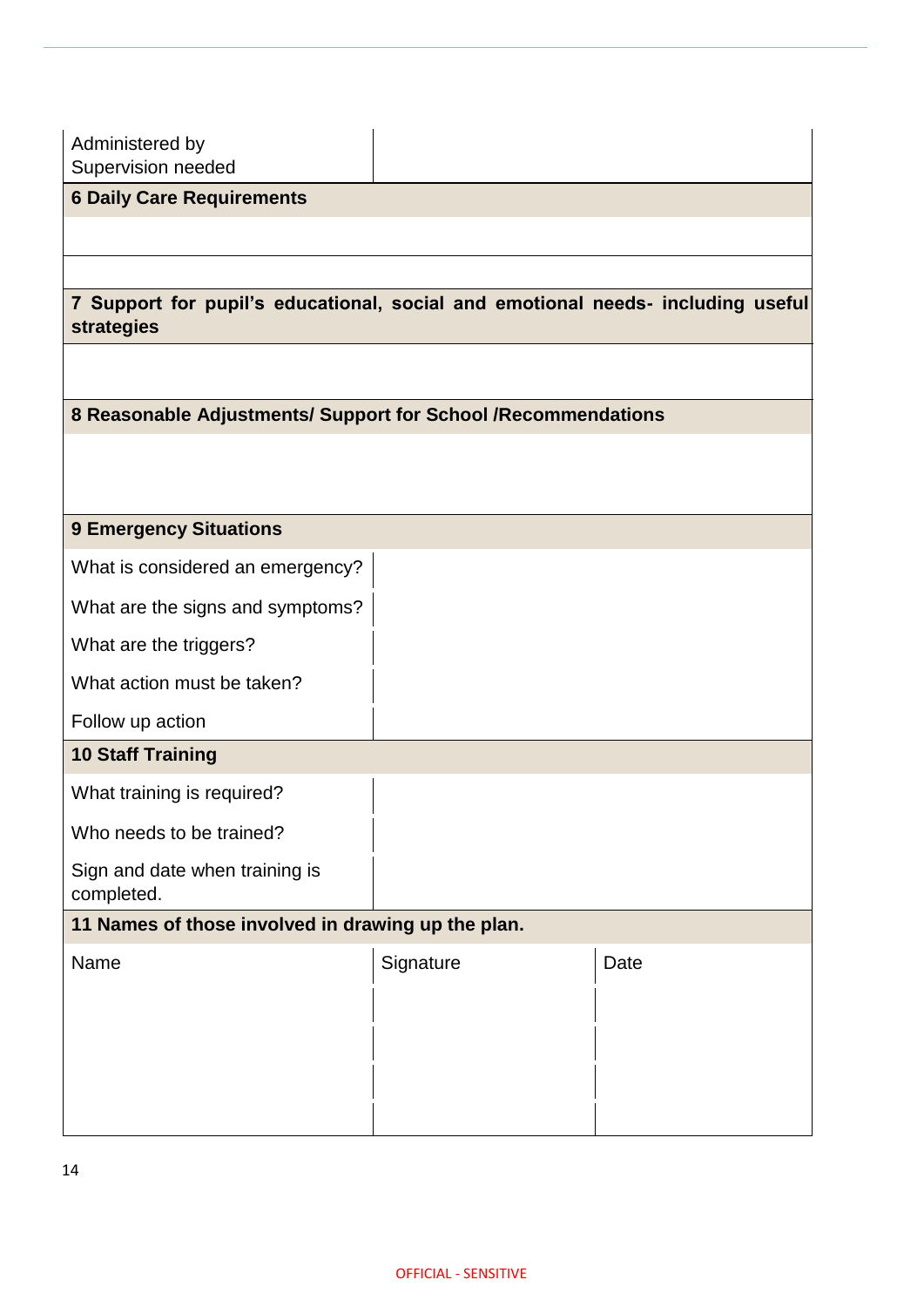#### **Appendix 2**

#### **Medical Education Service Information & Pathway**

From September 2020 we will launch the new **Medical Education Service** in North Yorkshire which will replace all current arrangements.

The local authority and schools have a statutory duty to make the necessary arrangements to provide ongoing education for children who, due to their medical condition, are unable to attend school for a period of time.

The Medical Education Service is a central service provided by the local authority and is based within the Inclusion Service. The team provide **short-term education** to help schools and settings to provide continuity in education when a child or young people has been absent from school for 15 days or more due to a physical or mental health need. The medical education service is not an alternative provision nor a long term solution. If it is likely that a child or young person will be out of education for a long period due to a medical need further discussions will take place between the school and the Local Authority regarding a longer term plan.

The Medical Education Service is also able to provide advice and support to schools to fulfil their responsibility towards medical students on their roll. This may include education plans whilst off school and advice towards supporting reintegration back to school. If a school notices signs that a child or young person is at risk of not attending school due to medical reasons measures will need to be put in place to prevent this from happening. The medical education service can offer advice to schools around what these measures should look like.

#### **Structure**

The Medical Education Service sits within Inclusion's 4 multi-disciplinary Hubs that will operate across all localities in North Yorkshire.

The individual Hubs will cover the following localities:

- Selby
- Scarborough, Ryedale, Whitby & Filey
- Hambleton/Richmondshire
- Harrogate, Knaresborough, Ripon & Craven

The service is made up of a service lead, 3 locality co-ordinators, Maths Teachers, English Teachers and Tutors.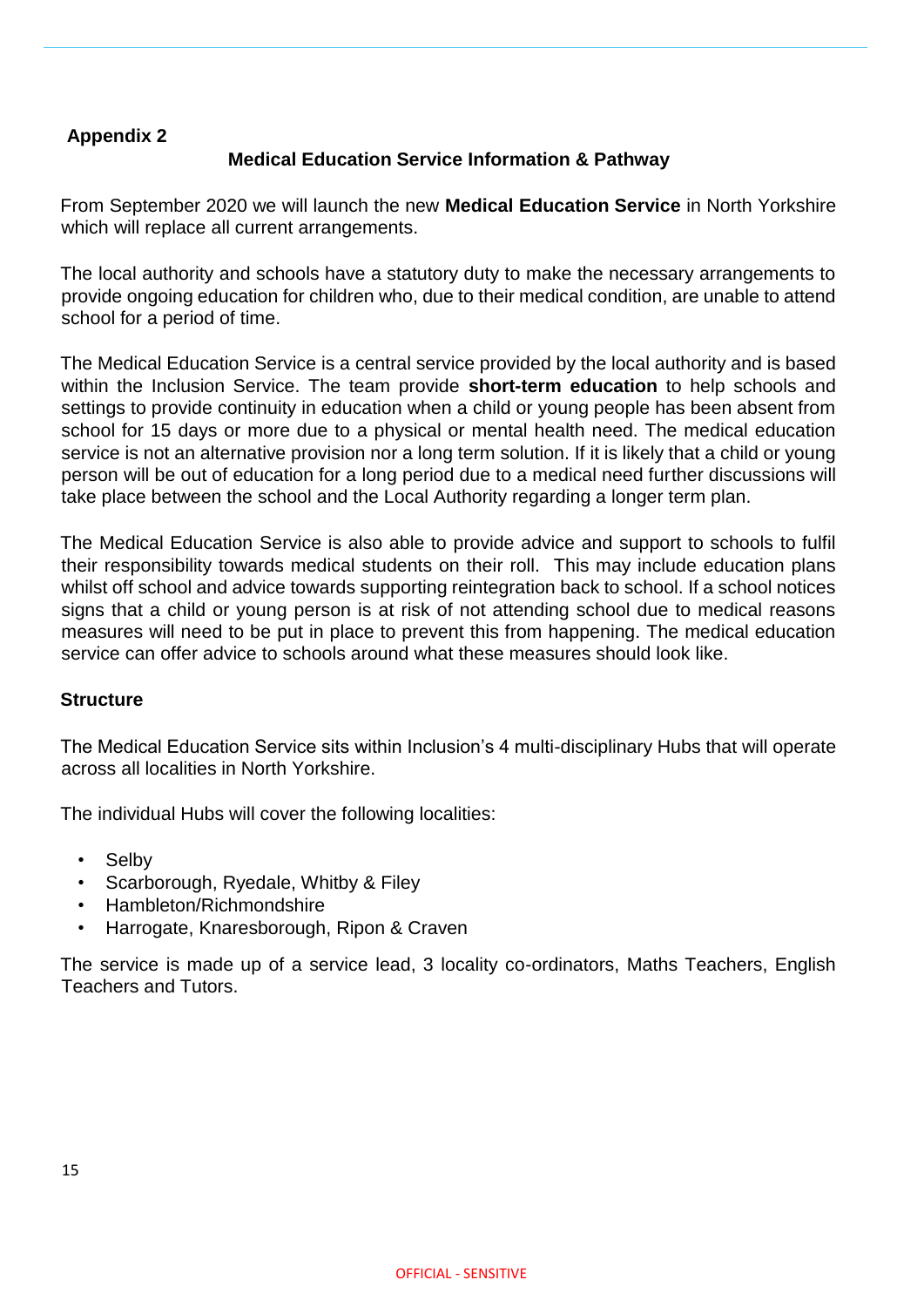

#### **Who are the children and young people supported by the service?**

All children referred for support from the Service must meet the following criteria:

- A resident in North Yorkshire.
- Aged 5-18 years or up to 25 years if they have an EHC Plan
- **diagnosis** from a recognised health specialist which does not include a GP. It is this diagnosed health condition which is **the reason** they are unable to attend school.
- **Currently receiving specialist help and support** from a recognised health professional.
- Evidence from the health specialist, delivering the help and support which describes what the child or young person can do from an educational perspective.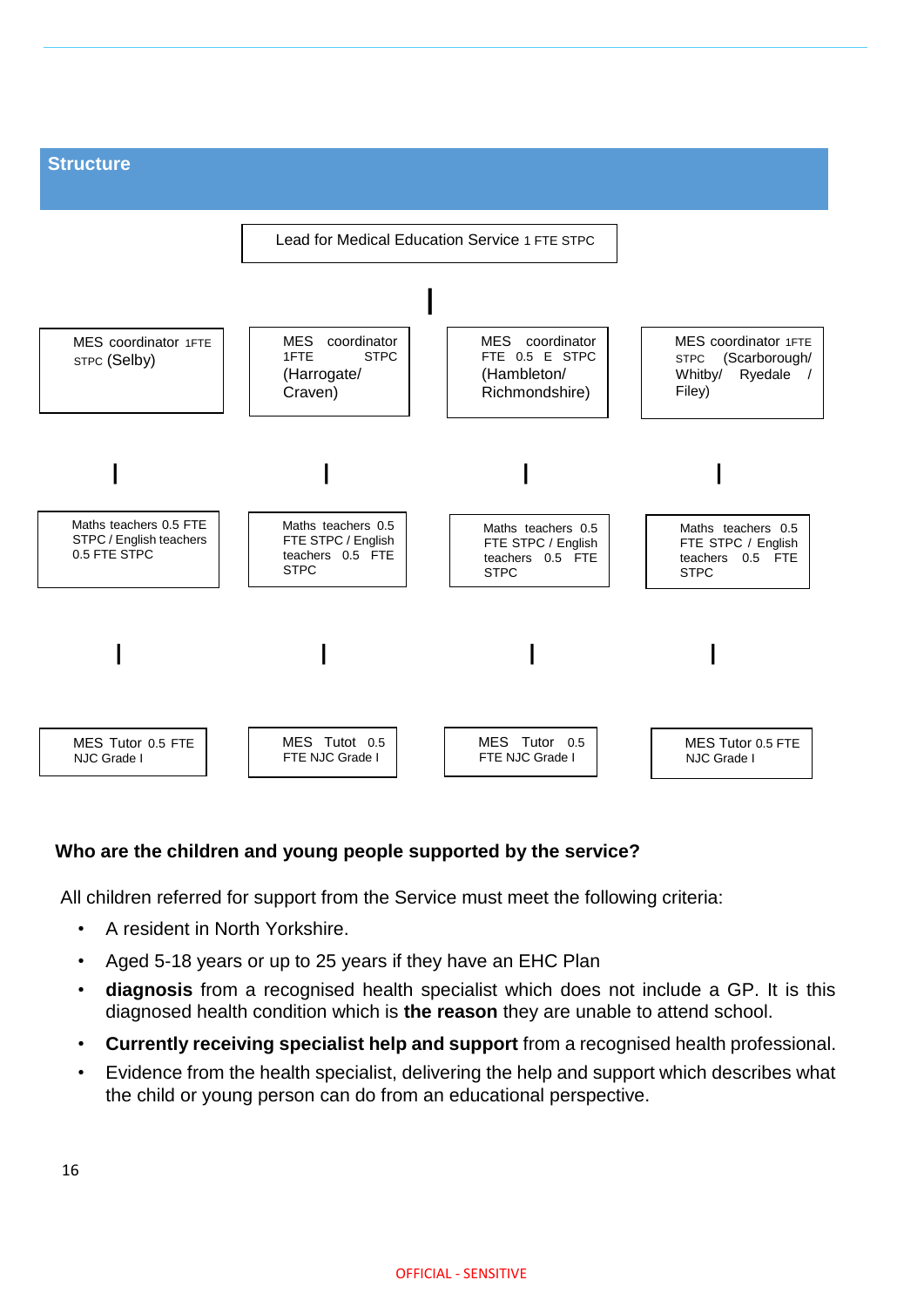- Children must have been absent from school for 15 days or more (one off or cumulatively) due to their medical condition
- The request has been discussed with parents/carers and signed consent has been obtained from those with parental responsibility or from a young person themselves, where they are considered to be competent and are over 16 days of age.

#### **How Do I make a Request to the Service?**

All requests for medical education for children and young people, of statutory school age, to be submitted to the Inclusion Service using the medical education request form. This form is available on the hub pages on CYPSinfo and should be ypmedical@northyorks.gov.uk To be eligible for short-term intervention from the Medical Education Service Children and Young People must have a diagnosed health condition which in itself is preventing them from attending school.

**Please note:** If a Child or Young Person is clinically or extremely clinically vulnerable to Covid 19 and for this reason can no longer attend school the responsibility to continue their education lies with their home school**.** 

All requests will go to the medical education service panel within 5 working days of receipt. If the panel agree that the criteria has been met the school will be asked to organise a multidisciplinary meeting where health, education and parents/carers will agree what the shortterm medical education intervention will look like and how school will meet the needs of the child or young person long term.

The intervention will be reviewed no later than up to 6 weeks where a discussion around whether the child or young person is ready to start the transition back to school will be held.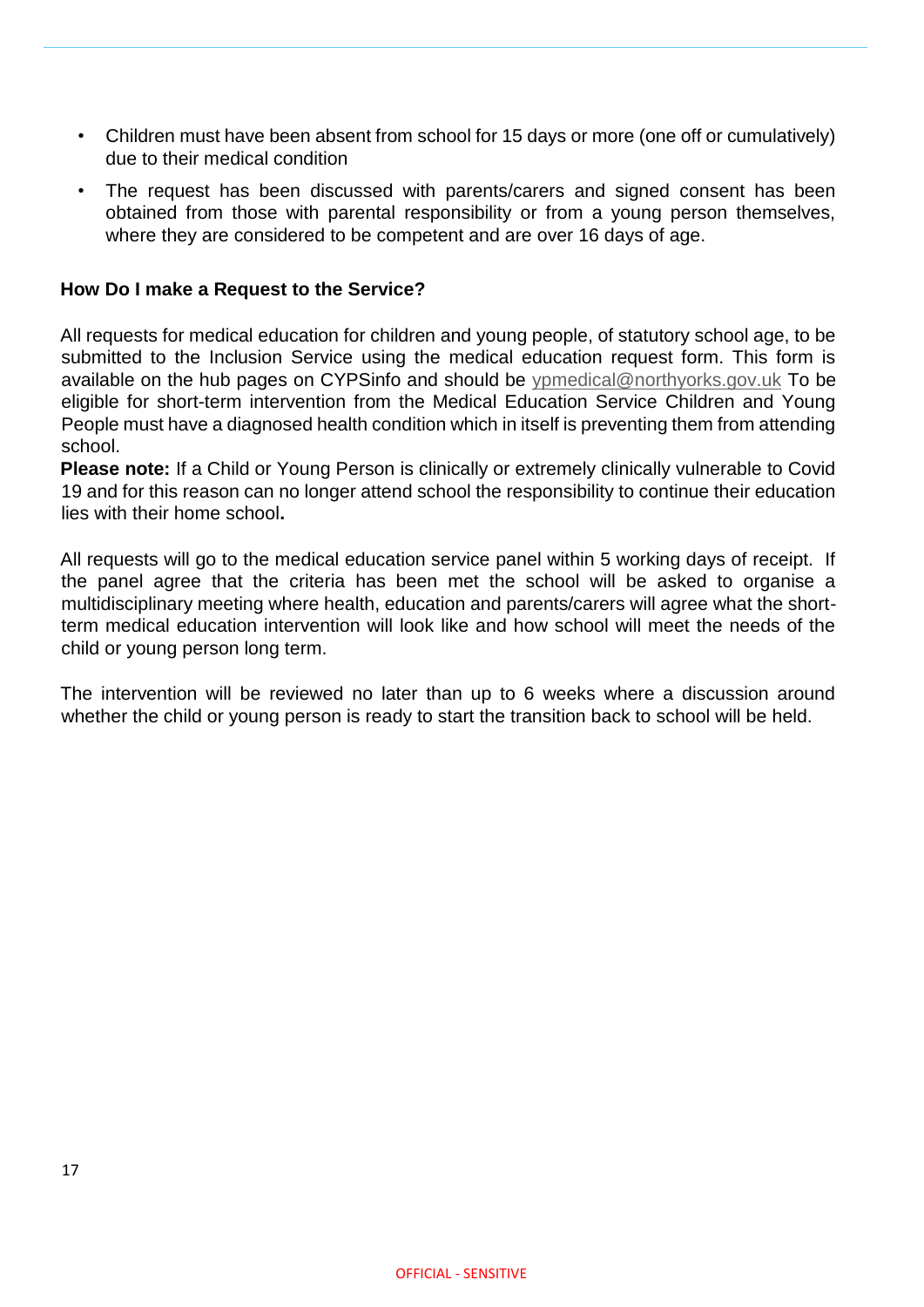

### **Personalised Reintegration Education Programme (PREP)**

Each child or young person will have a Personal Reintegration Education Programme (PREP) which will be tailored to their needs. The plan will be a working document which will be created in collaboration between school, parents/carers, child/young person and the medical education service. It will detail the different types of provision the child/young person is receiving which will include the schools offer and that of the service which may include 1:1 tuition, group tuition, AV1 and or Academy 21.

Examples of what a PREP may look like: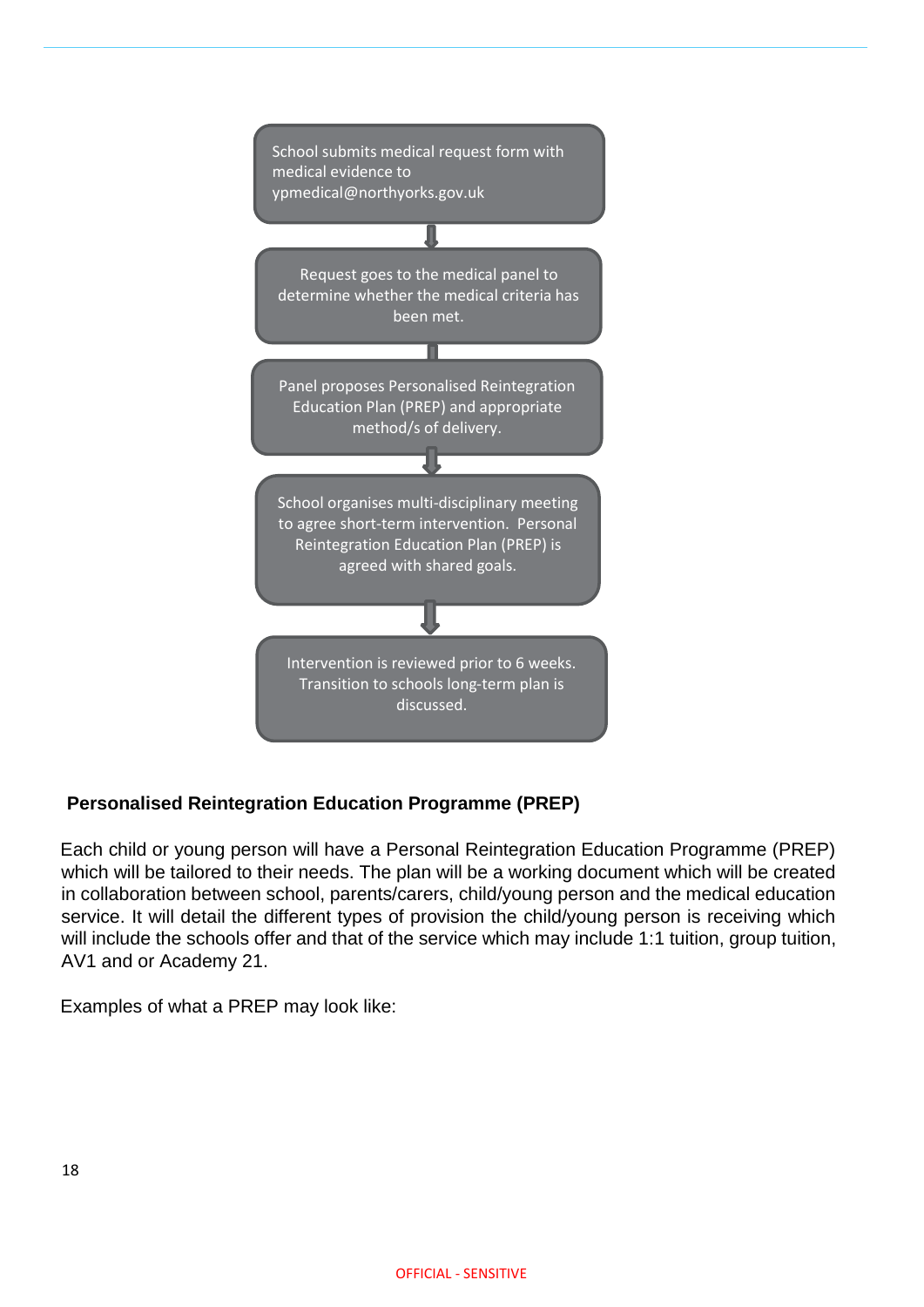

Costs to Schools

If a child or young person is eligible to receive support from the Medical Education Service there will be no cost to the school for the education that is provided. If a child or young person has an EHCP a proportionate amount of the E3 funding will be recovered from school. Where a child or young person does not meet the criteria there will opportunity for schools to purchase support from the service.

#### **Further Information?**

If you would like any further information please contact the Lead of the Medical Education Service at sarah.fawcett@northyorks.gov.uk

More information about the Medical Education Service can be found iat: <https://cyps.northyorks.gov.uk/medical-education-service>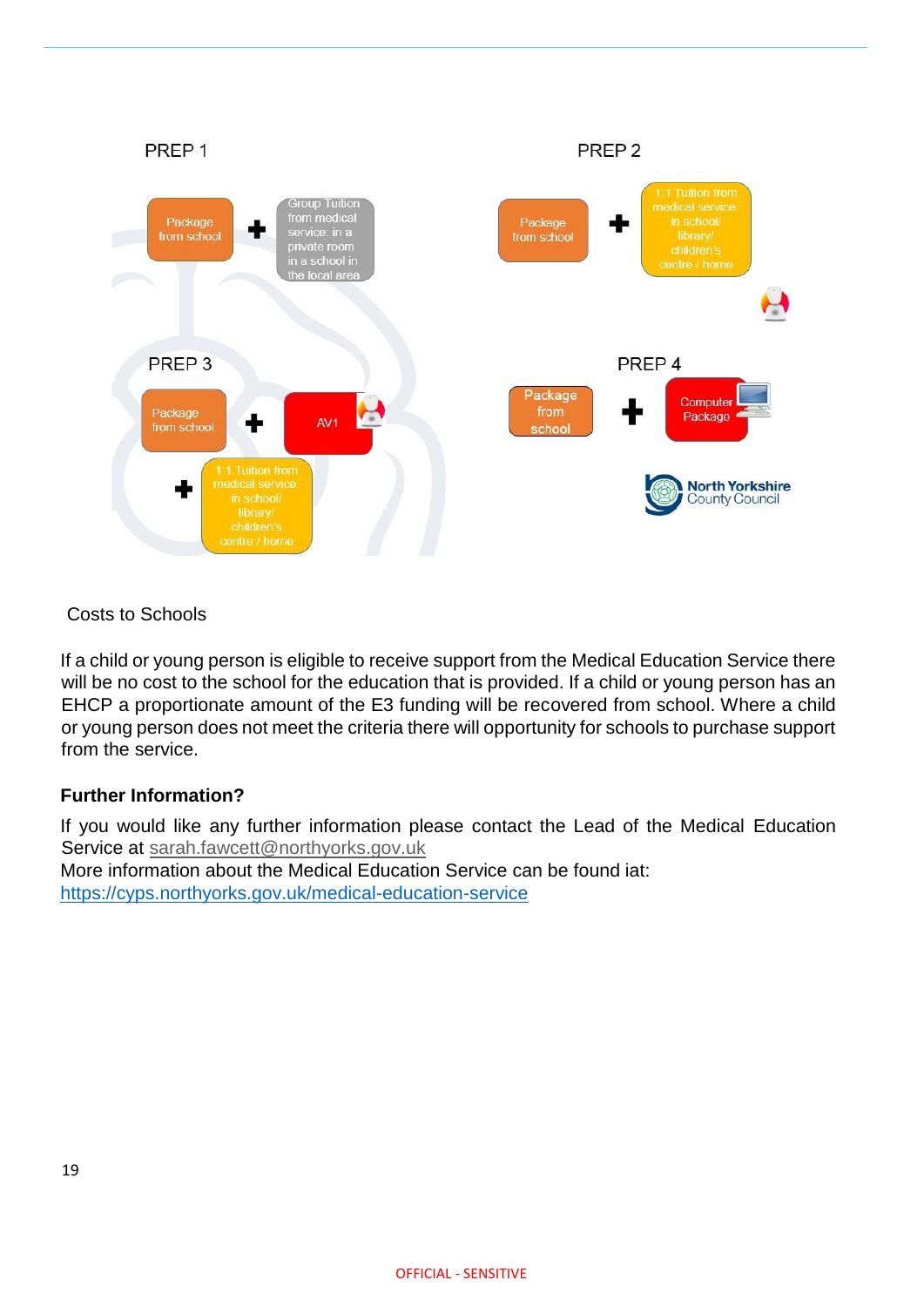#### **Appendix 3**

#### **Medical Education Service Request Form**

#### **Request form for short-term medical education**

#### **Guidance:**

Step 1: Gain parental consent to complete request form for short-term medical education. Please note that parents can request to see the completed form.

Step 2: School to complete sections 1,2 and 3

Step 3: Health Specialist to complete section 4. Please do not share other sections of the form with health specialist. Step 4: School to submit request form with completed sections 1,2,3 & 4 & parental consent form to ypmedical@northyorks.gov.uk

| Date of Request              | Name of school staff<br>member referring |  |
|------------------------------|------------------------------------------|--|
| Email address of<br>Referrer | School                                   |  |

#### **1. Child or Young Persons Details**

| Surname            |                                           | <b>First Name</b>              |                 |
|--------------------|-------------------------------------------|--------------------------------|-----------------|
| Gender             |                                           | Date of Birth                  |                 |
| Year Group         |                                           | <b>UPN</b>                     |                 |
| <b>EHCP</b>        | Y/N If Y date issued                      | In receipt of pupil<br>premium | Y/N             |
| <b>EHCAR</b>       | Y/N If Y date submitted &<br>name of PARO |                                |                 |
| SEN support        | Y/N<br>If Y description of stage          | Young Carer                    | Y/N             |
| Looked After Child | Y/N                                       | CSC involvement                | Name of worker: |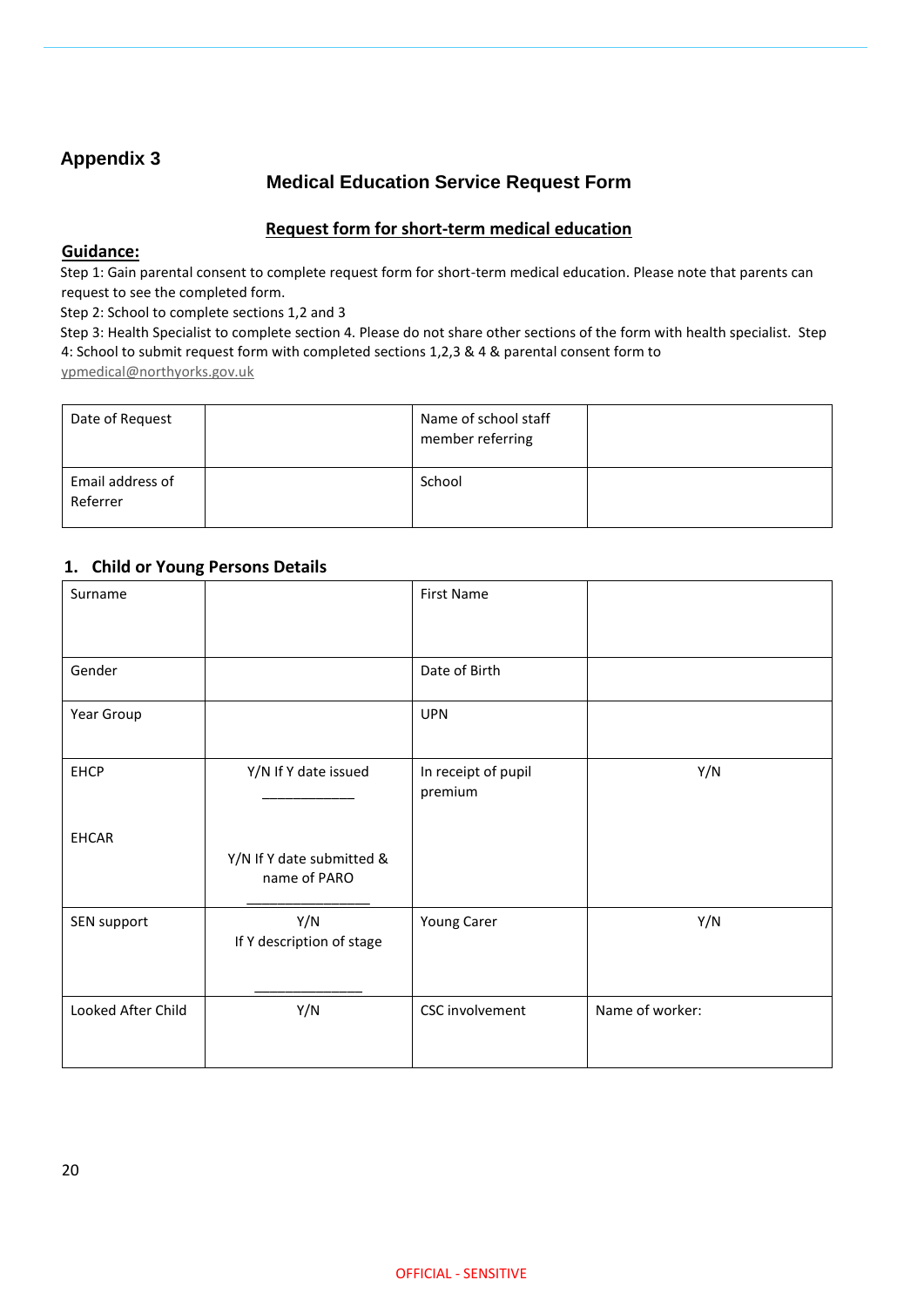| Early Help<br>Involvement: | Name of worker: | Home Address &<br>Telephone Number |  |
|----------------------------|-----------------|------------------------------------|--|
|                            |                 |                                    |  |

How many days absence has the child or young person had due to their medical needs?

What education programme(s) have the school delivered to continue the child or young person's education during these absences?

### **2. School Attendance History of CYP**

| This academic year (20/21):                   | Last Year (19/20) _____                      | Previous Year (18/19)                                                                  |
|-----------------------------------------------|----------------------------------------------|----------------------------------------------------------------------------------------|
| %                                             | $\%$                                         | %                                                                                      |
| Number of Internal Exclusions in<br>$20/21$ : | Number of fixed term Exclusions<br>in 20/19: | <b>Permanent Exclusion:</b><br>(Please put N/A if one or all of these do<br>not apply) |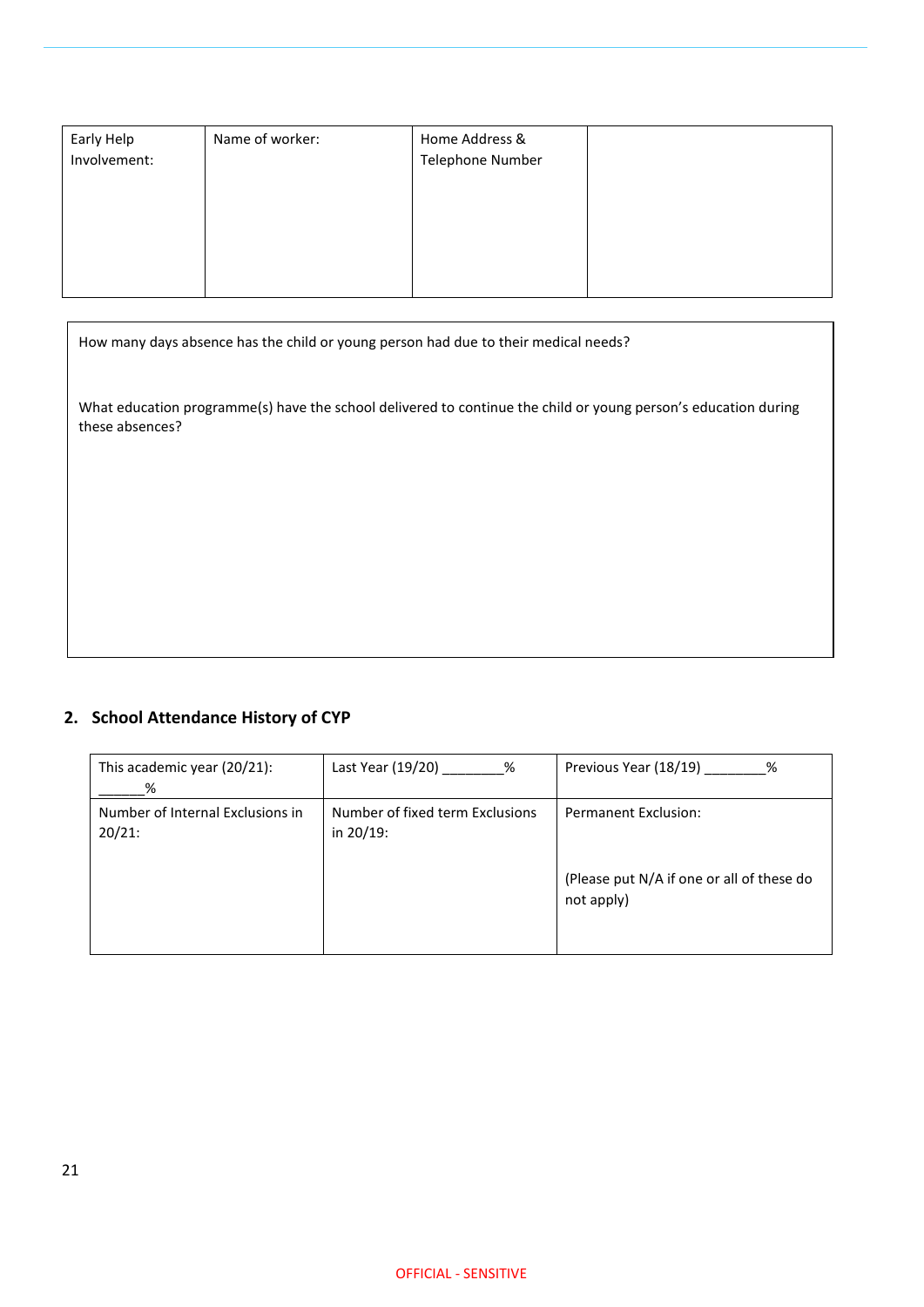## **3. Persons with parental responsibility**

| Name | Address (if<br>different from<br>above) | Home<br>Telephone No | Mobile No | Relation to<br>child/young<br>person | Order of<br>whom to<br>contact |
|------|-----------------------------------------|----------------------|-----------|--------------------------------------|--------------------------------|
|      |                                         |                      |           |                                      |                                |
|      |                                         |                      |           |                                      |                                |
|      |                                         |                      |           |                                      |                                |
|      |                                         |                      |           |                                      |                                |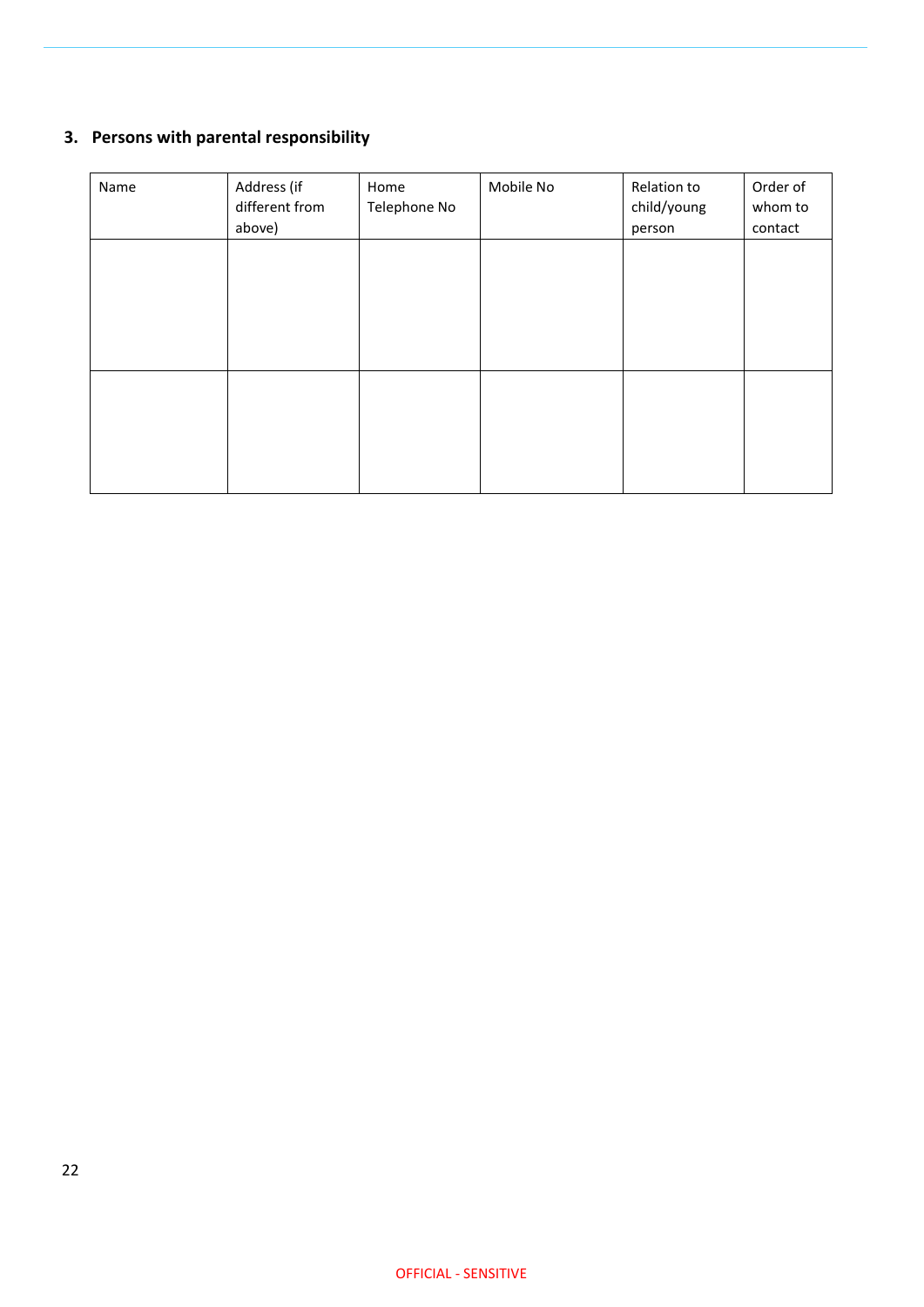## Parental Consent Form

#### Parental consent for: Insert name

#### Dear Parent/Carer

We would like support to meet your child's learning needs and will be submitting a request for involvement to inclusive education service and the North Yorkshire SEND Hub. The request will be considered by a team of specialist educationalists. If they consider the request meets service eligibility criteria, the most appropriate professional to become involved will work closely with us and/or with your child directly to ensure their learning needs are met.

To proceed with the request for involvement your written permission is required, by signing the parental consent section of this form before we submit it. The request will not be processed without your signed parental consent.

By signing you will also give your consent for inclusive education service specialists to contact other professionals who may already be involved with your child to gain relevant information regarding their needs.

If you wish to discuss the matter further before signing below, please do not hesitate to contact me and we can talk further. If this consent form is sent separately from the completed RFI form, it must be returned directly to:

#### NYSENDhubs@northyorks.gov.uk

Alternatively it can be posted to Inclusion Service, NYCC, County Hall, Northallerton DL7 8AE NYCC, County Hall, Northallerton DL7 8AE

Yours Sincerely

#### Parental Statement

I agree to the involvement of inclusion service and the North Yorkshire SEND hub and understand that this may involve specialist staff working directly with my child, family and school/setting staff, with my knowledge.

If we agree together that it is in the best interests of my child, I understand that some information about them may be shared with other professionals who are already involved with them. This will be done in line with the 'North Yorkshire Multi-Agency Information Sharing Protocol' which can be found at:<https://www.northyorks.gov.uk/information-sharing> To ensure that my child receives the optimum service, information may be shared with other services within the County Council. Further consent will be sought from me for any direct contact with my child by another service not already involved.

I understand that both paper and electronic records may be kept by the inclusive education service as a result of this involvement and that these records will be kept securely by NYCC and destroyed safely, according to the County Council's document retention and deletion schedule.

Under the Data Protection Act 2018 and the General Data Protection Regulation (GDPR), I have the right to request a copy of the information the County Council holds about me/my child.

For more information I can contact the Data Protection Officer at: *infogov@northyorks.gov.uk* or write to Information Governance Office, Veritau Ltd, County Hall, Northallerton, North Yorkshire, DL7 8AL For further information on how the Council processes my personal data I can refer t[o https://www.northyorks.gov.uk/privacy-notices](https://www.northyorks.gov.uk/privacy-notices)

**Please tick YES or NO** to the following consent statement and, if consent is given, and you have parental responsibility for the child/young person named on this form, please sign below.

#### I give consent to a referral to the Medical Education Service and to the North Yorkshire SEND Hub service YES □ NO □

I understand that I have the right to withdraw my consent at any time by contacting the Data Protection Officer at the above address.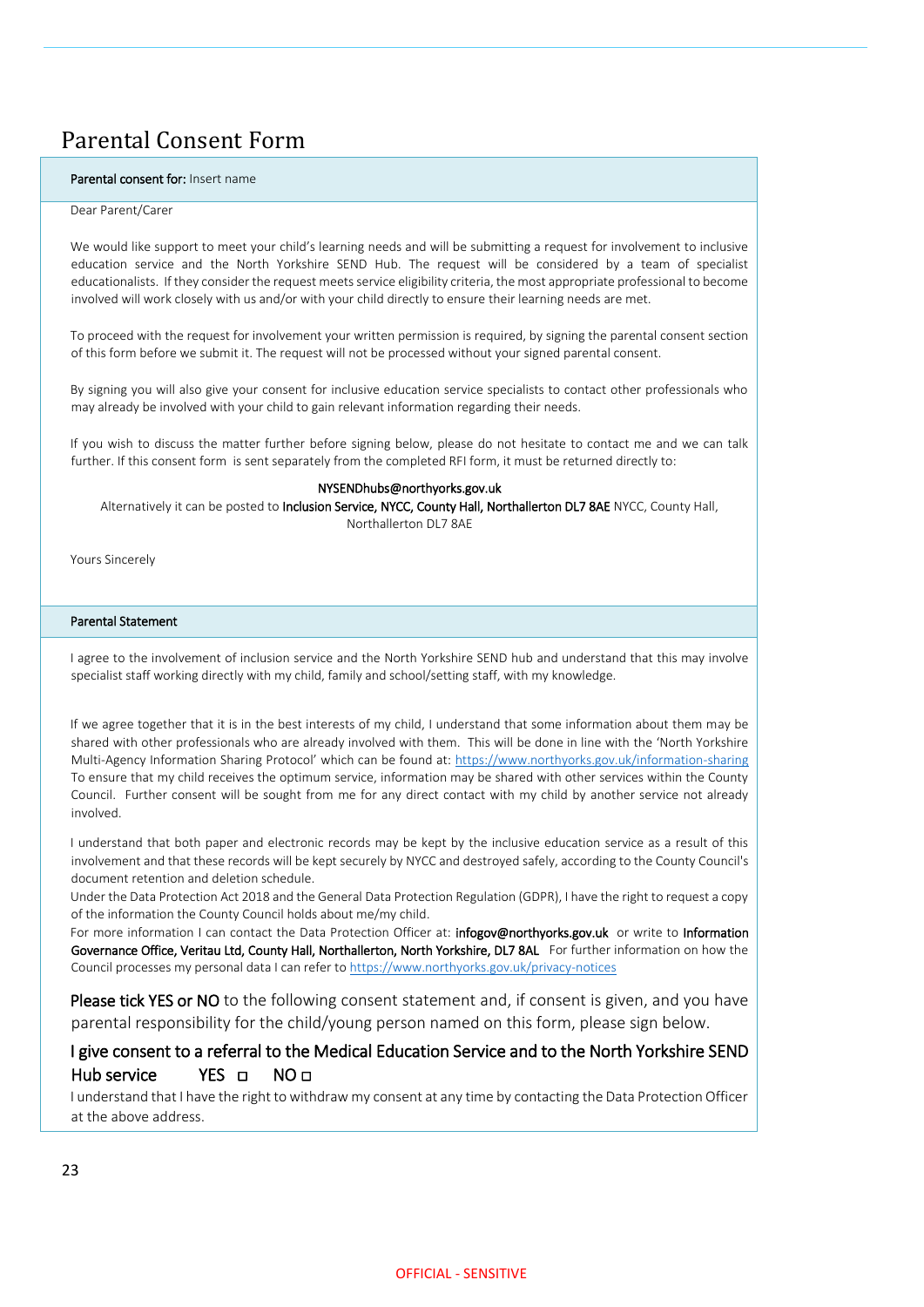#### **Request form for short-term medical education**

#### **4.** Health Specialist Evidence **(N.B this section is to be completed by the health specialist who is currently providing help & support to the child/young person)**

| Name                                                      | Job Title/Organisation                   |  |
|-----------------------------------------------------------|------------------------------------------|--|
| <b>Email Address</b>                                      | <b>Telephone Number</b>                  |  |
| <b>Office Address</b>                                     |                                          |  |
| Date involvement<br>started with child or<br>young person | Diagnosis given to<br>child/young person |  |
|                                                           | Date diagnosis given                     |  |

Please describe the physical or mental health need for which the child or young person is receiving help and support:

Please describe the help and support you are providing to the child or young person to help them improve their health. Please include any treatments and therapy and state the frequency of direct contact: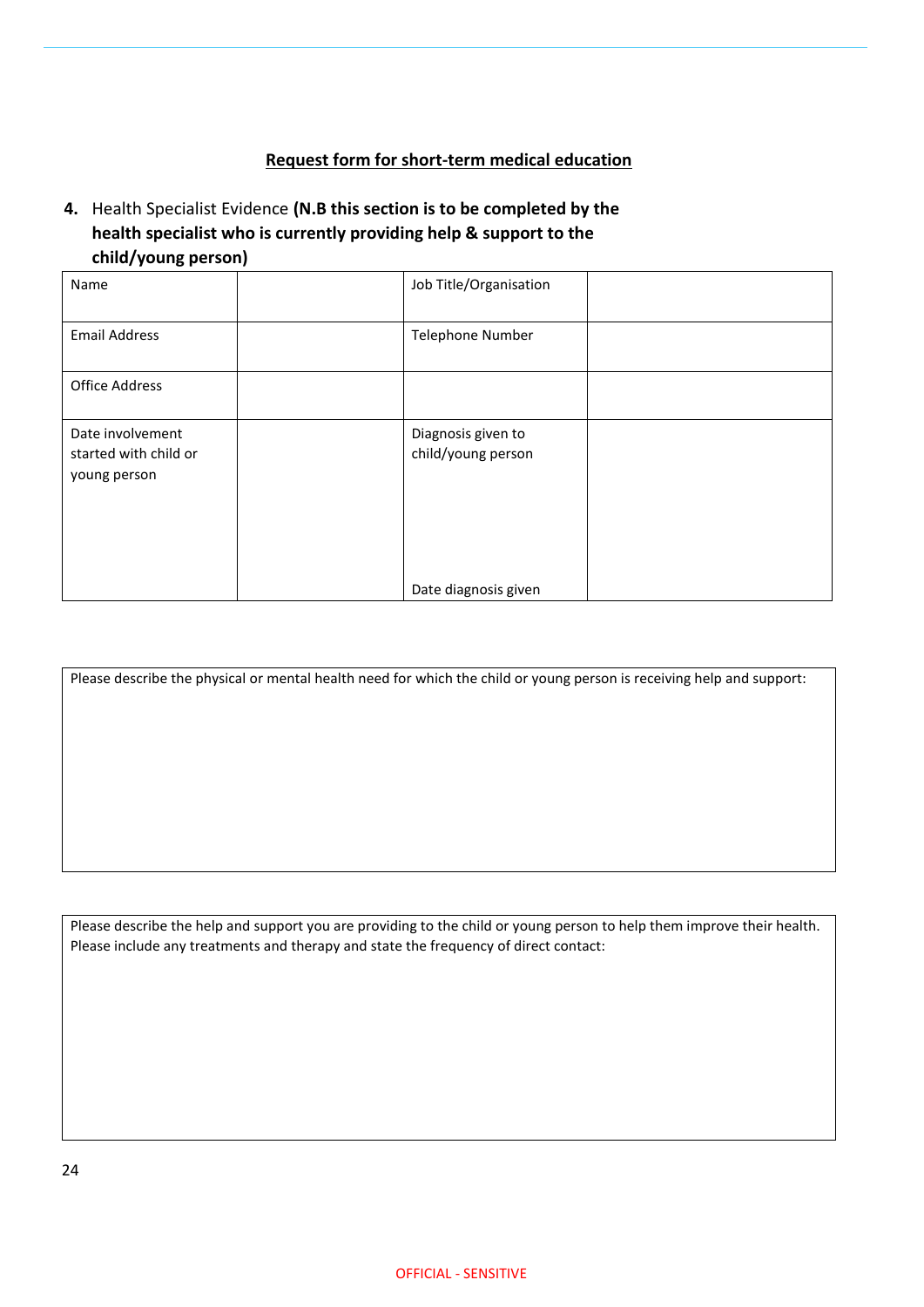| Is the child/young person able to attend lessons in a<br>full classroom of approximately 30 peers? Is the child<br>able to attend full time or on a reduced timetable?<br>Has the school supported this? Please provide<br>details/explanation |  |
|------------------------------------------------------------------------------------------------------------------------------------------------------------------------------------------------------------------------------------------------|--|
| Can this child/young person attend small groupbased<br>learning in a room in school that is separate to the<br>classroom? Has the school supported this?<br>Please provide details/explanation                                                 |  |
| Does the child/young person learn more effectively<br>at a certain time of day such as<br>morning/afternoon/twilight? Please provide details/<br>explanation                                                                                   |  |
| Is this child/young person able to socialise with peers<br>on school site at break & lunchtime? Has the school<br>supported this? Please provide details/explanation                                                                           |  |
| Is this child/young person able to leave the home to<br>engage with peers at a location which does not<br>include school? Please provide details/explanation                                                                                   |  |